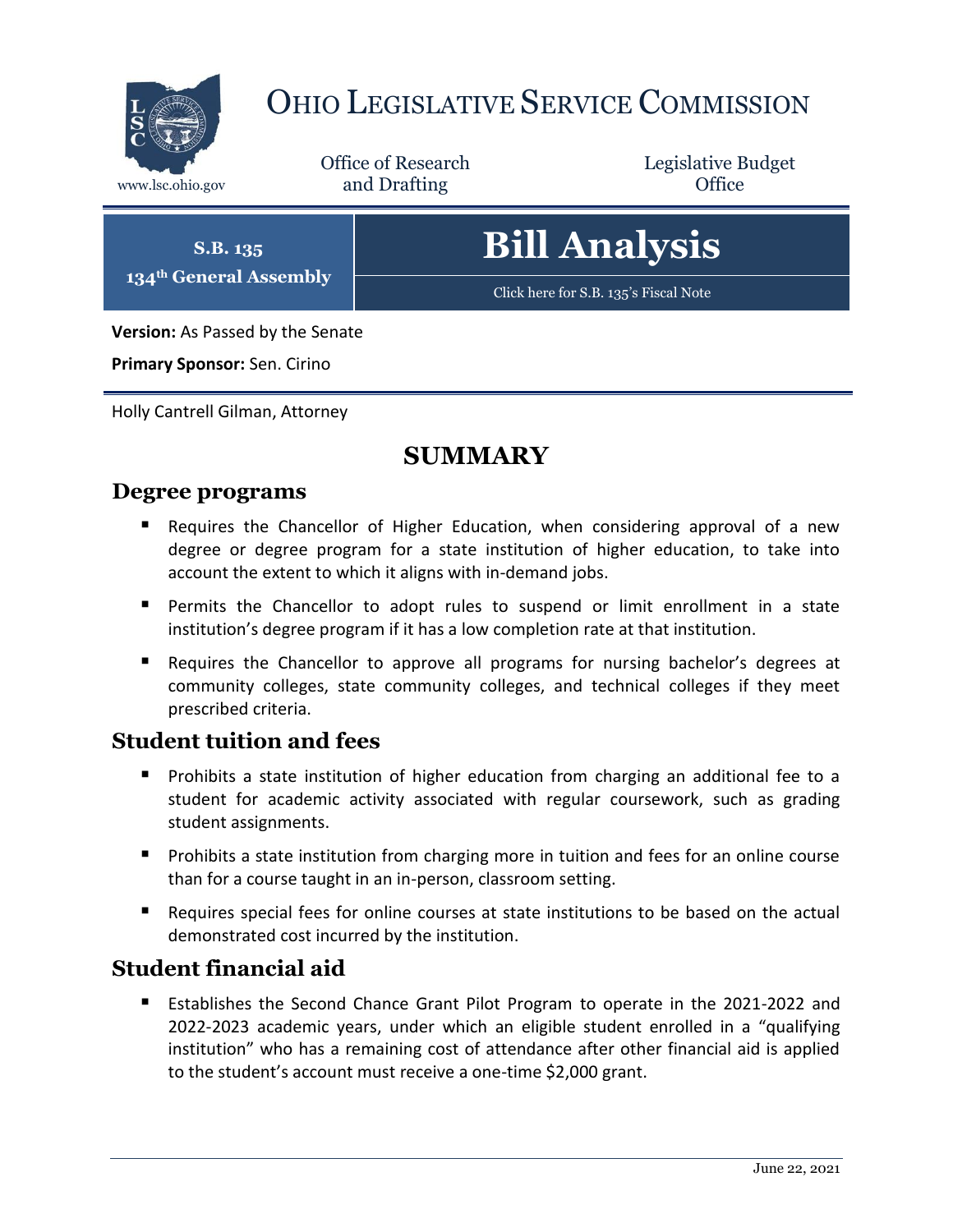- Establishes a supplemental grant for OCOG recipients who have completed at least two years of a bachelor's degree program and are making progress toward completing that program.
- Requires the Chancellor, to the extent permitted by federal law, to distribute certain unused federal funds to community colleges, state community colleges, or technical colleges to support students enrolled in certain certificate or credential programs.

### **Accommodations for students unable to enroll in a course**

■ Requires a state institution to offer prescribed accommodations to a qualifying student who was unable to register for a course necessary to complete the student's bachelor's degree program in the student's final two academic years, rather than requiring the institution only to waive tuition and fees for a necessary course as under current law.

### **Guaranteed pathways, joint programming, and dual enrollment**

- Establishes the Ohio Guaranteed Transfer Pathways Initiative to permit community college students to transfer credits to state universities pursuant to the system of articulation and transfer policies and procedures prescribed under continuing law.
- **Requires state universities to enter into agreements with multiple community colleges,** state community colleges, or technical colleges to establish joint academic programming and dual enrollment opportunities.

### **Reporting requirements**

- Requires the Chancellor, by November 1 of each even-numbered year, to issue a report regarding the extent to which degree and certificate attainment at state institutions align with in-demand jobs.
	- $\Box$  Requires the Chancellor to consider that report's findings and, in collaboration with the Office of Budget and Management, to consider changing the weights and allocations in the state share of instruction formula.
- Requires each state institution of higher education to issue an annual report about the institution's tuition and fees, average cost of attendance, and certain other postgraduation data and requires the Chancellor to issue a similar report for all state institutions.
	- $\Box$  Requires each state institution to provide prospective students, and their parents and guardians, with a copy of the most recent report about the institution's tuition and fees, average cost of attendance, and student post-graduation data.
- Requires the Chancellor to issue an annual report regarding student admissions during the academic year.
	- Requires each state institution of higher education to issue a similar report and post it on the institution's website.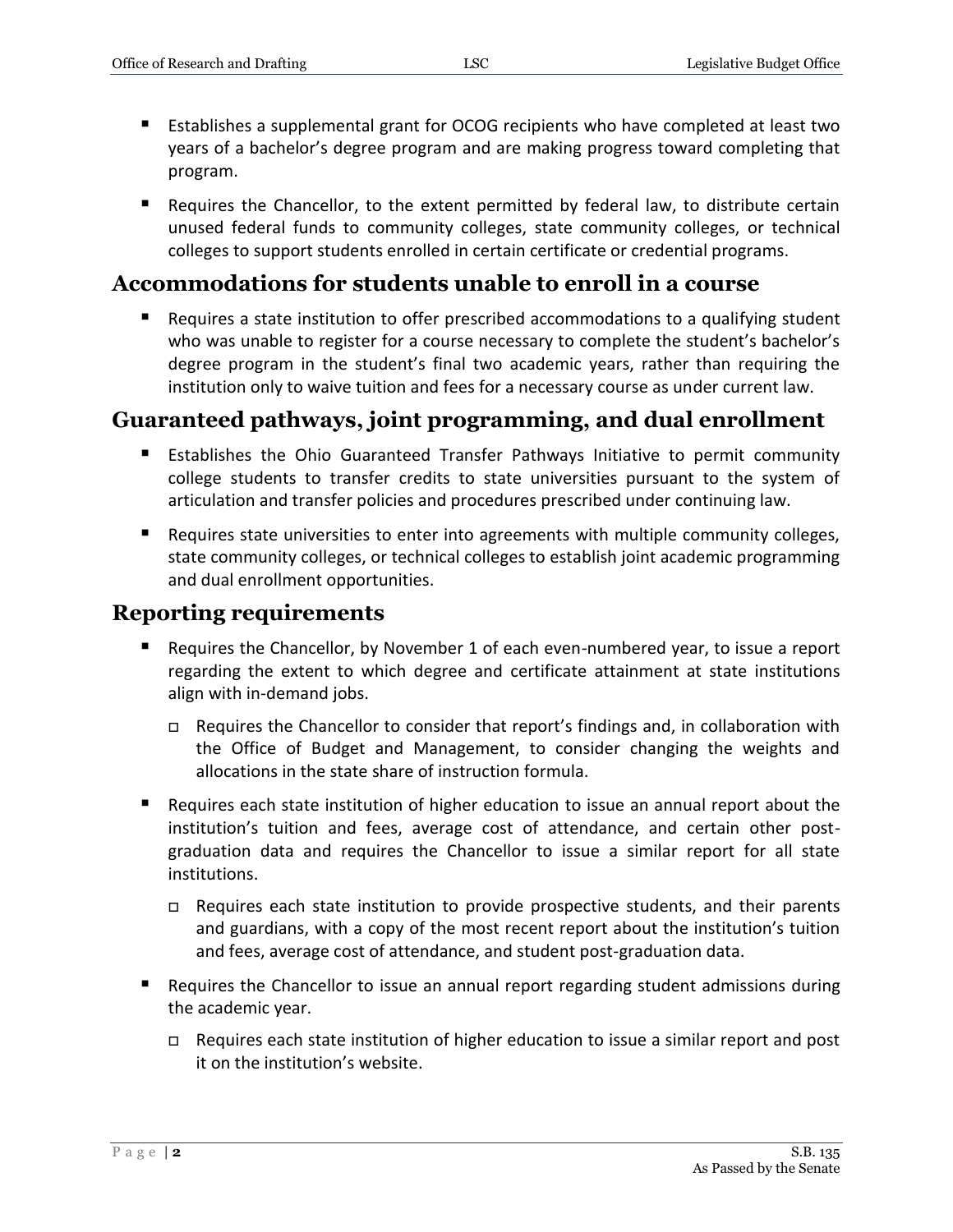- **Requires the Chancellor to issue an annual report regarding the tuition and general fee** revenue of state institutions during the academic year.
	- $\Box$  Requires each state institution to issue a similar report and post it on the institution's website.
- Requires the Chancellor to issue a report about the mental health and wellness services and initiatives of state institutions of higher education.

### **Due process for disciplinary actions**

- Requires a state university to provide a student who is subject to a disciplinary action with a notice of the action, the reasons for it, and the student's right to appeal it.
- Requires a state university to afford a student with a fair and impartial hearing within a reasonable time if the student opts to appeal a disciplinary action.

### **Contracts without a nonboycott declaration are prohibited**

**Prohibits a state institution of higher education from entering into or renewing a** contract with a company for the acquisition or provision of supplies, equipment, or services, or for construction services, unless the contract declares that the company is not boycotting Israel or other jurisdictions with whom Ohio can enjoy open trade.

### **Uniform Prudent Management of Institutional Funds Act**

- Revises the annual spending safe harbor from endowment funds for state institutions of higher education, from not greater than 5% creating an irrebuttable presumption of prudence, to spending exceeding 7% creating a rebuttable presumption of imprudence.
- Establishes the scope and procedures for the civil action for when a state institution of higher education violates a restriction in an endowment agreement.

### **Free speech policies**

- Requires each state institution of higher education to adopt a policy that affirms prescribed principles regarding the regulation of free speech on campuses and to include that policy in the institution's handbook, website, and orientation programs.
- **Requires each state institution of higher education to establish a process under which a** student, student group, or faculty member may submit a complaint about an alleged violation by an employee of its policy.

# **Other higher education provisions**

 Prohibits a state institution of higher education from withholding a student's official transcripts from a potential employer if the student has authorized the transcripts to be sent to the employer and the employer affirms the transcripts are a prerequisite for employment.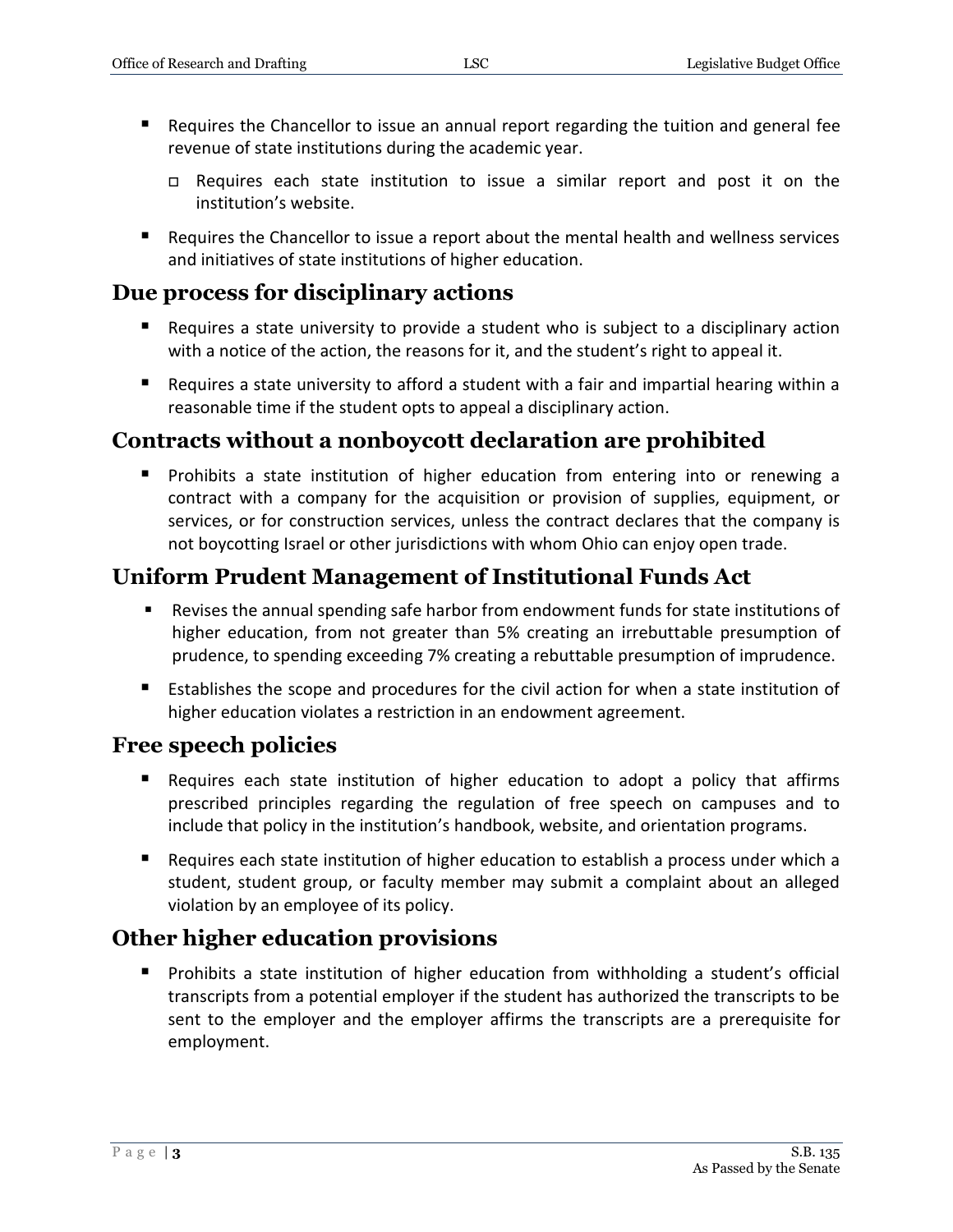- Requires each state university to endeavor to avoid prioritizing the admission of out-ofstate applicants over in-state applicants if both applicants apply in the same general timeframe and have substantially similar qualifications.
- **Requires each state institution of higher education to generally accept and provide** credit for coursework in the same manner across all instructional methods, unless a course requires in-person observations and experiences.
- Requires each state institution of higher education to submit to the Chancellor a written statement explaining how any capital facilities project involving state capital appropriations advances the state's master plan for higher education.

# **K-12 career advising policy**

■ Modifies the law on K-12 career advising policies.

### **K-12 free speech polices**

- Requires each school district and other public school to adopt a policy that affirms prescribed principles regarding the regulation of free speech and to make it available to students and teachers annually.
- Requires each school district and other public school to establish a process under which a student, student group, or teacher may submit a complaint about an alleged violation by an employee of the district's or school's policy.

# **Apprenticeship subprogram of the College Credit Plus program**

- Creates a subprogram of the College Credit Plus program, beginning with the 2022-2023 school year, that permits eligible students to participate in certified apprenticeship programs.
- Requires the Chancellor of Higher Education and Superintendent of Public Instruction, by December 31, 2021, to develop a proposal to implement the subprogram and submit it to the State Board of Education.
- Requires the State Board, not later than June 30, 2022, to adopt rules to implement the program.

# **TABLE OF CONTENTS**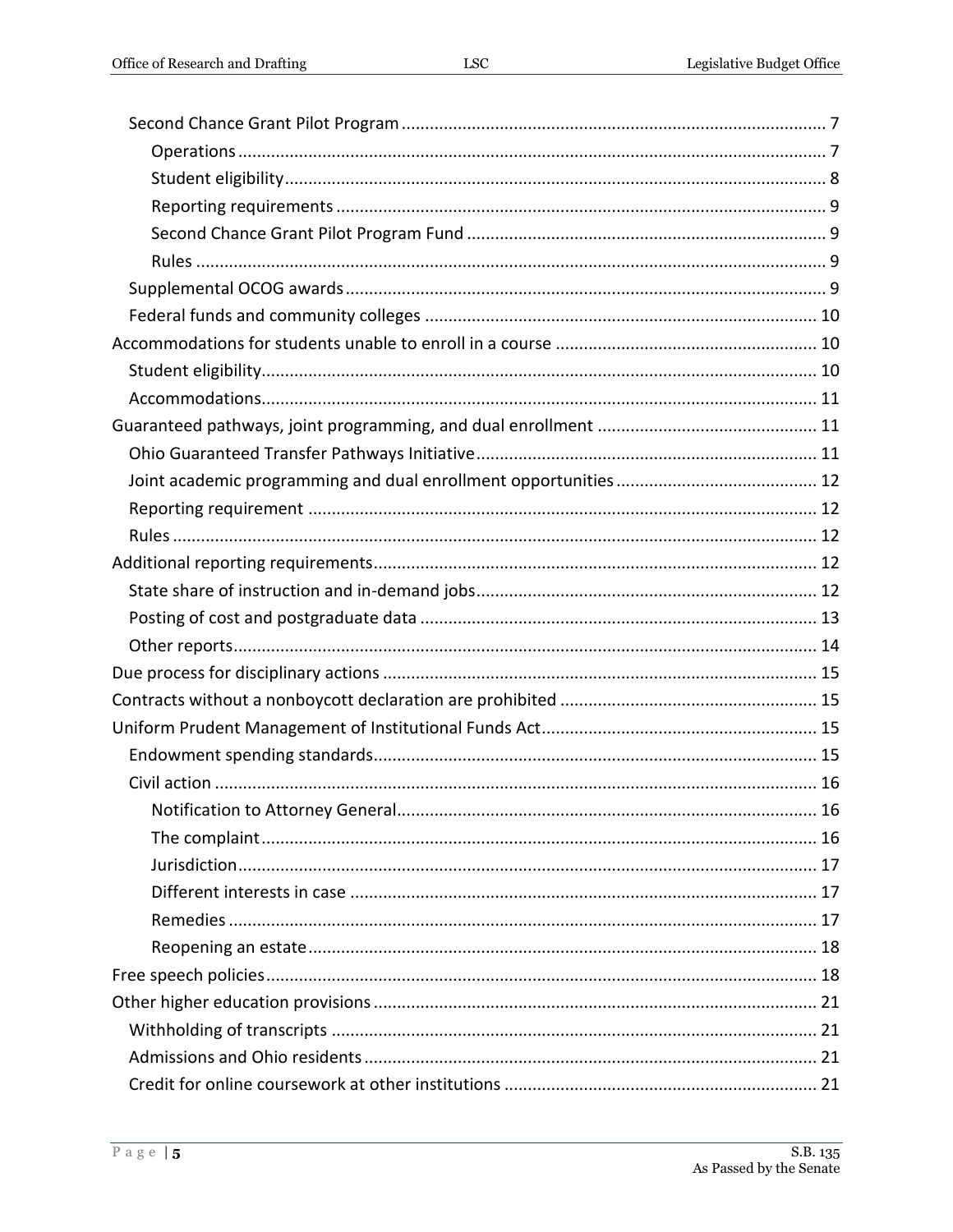# **DETAILED ANALYSIS**

The bill revises several laws on the operation of state institutions of higher education, including those regarding degree programs, tuition and fees, student financial aid, accommodations for students unable to enroll in certain courses, reporting requirements, and disciplinary due process. It also expressly adds state institutions of higher education to the Non-Boycott Law and modifies the Uniform Prudent Management of Institutional Funds Act as it pertains to gifts to them.

In addition to those changes, the bill requires state institutions of higher education and public K-12 schools to adopt prescribed policies regarding free speech on campus or school property. Finally, it modifies the law on K-12 career advising polices and creates a subprogram in the College Credit Plus Program concerning credit for apprenticeship programs.

Under continuing law, a "state institution of higher education" is any of the 13 state universities, the Northeast Ohio Medical University, a community college, state community college, university branch, or technical college. The 13 state universities are the University of Akron, Bowling Green State University, Central State University, University of Cincinnati, Cleveland State University, Kent State University, Miami University, Ohio University, Ohio State University, Shawnee State University, University of Toledo, Wright State University, and Youngstown State University.<sup>1</sup>

### <span id="page-5-0"></span>**Degree programs**

### <span id="page-5-1"></span>**State institutions of higher education and degrees – generally**

The bill requires the Chancellor of Higher Education, when considering approval of a new degree or degree program for a state institution of higher education, to take into account the extent to which that degree or program aligns with in-demand jobs in Ohio and its regions.<sup>2</sup>

In addition, the Chancellor may adopt rules to suspend or limit enrollment in any degree program offered by a state institution if the Chancellor determines a program has a low completion rate at that institution.<sup>3</sup>

 $1$  R.C. 3345.011, not in the bill.

<sup>&</sup>lt;sup>2</sup> R.C. 3333.04(N). See also R.C. 3333.94(A)(1), not in the bill.

<sup>3</sup> R.C. 3333.073.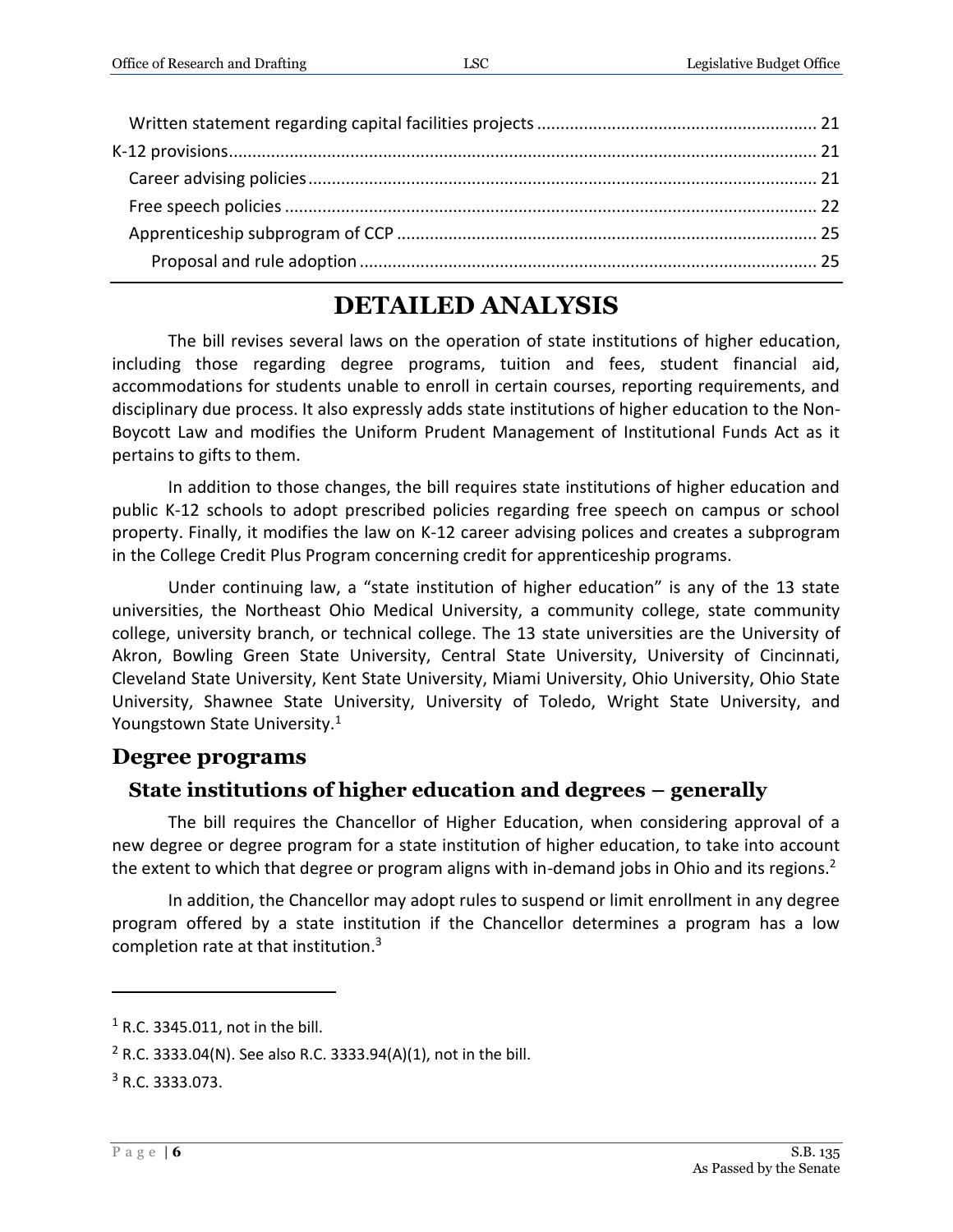Under continuing law, the Chancellor must approve or disapprove all new degrees or degree programs at state institutions of higher education. Such institutions are prohibited from offering a new degree or degree program without the approval of the Chancellor.<sup>4</sup>

### <span id="page-6-0"></span>**Community and technical college bachelor's degrees**

The bill modifies a program established under continuing law that permits the Chancellor to authorize applied bachelor's degrees at community colleges, technical colleges, and state community colleges in two ways.

First, it requires the Chancellor to approve all nursing bachelor's degree programs that meet the requirements prescribed under continuing law for approving an applied bachelor's degree and which also meet the standards and procedures for academic approval.

Second, it eliminates a requirement that the Chancellor, before approving an "applied" bachelor's degree program, must consult with the Governor's Office of Workforce Transformation, the Inter-University Council of Ohio, the Ohio Association of Community Colleges, and the Association of Independent Colleges and Universities of Ohio.<sup>5</sup>

### <span id="page-6-1"></span>**Student tuition and fees**

### <span id="page-6-2"></span>**Prohibit additional fees for academic activities**

The bill prohibits a state institution of higher education from charging an additional fee to a student for an employee or an entity contracting with the institution to complete any academic activity associated with regular coursework, including grading student assignments.<sup>6</sup>

### <span id="page-6-3"></span>**Tuition and fees for online courses**

The bill prohibits a state institution of higher education from charging more in tuition and fees for an online course than for a course taught in an in-person, classroom setting. It further requires that special fees charged for an online course, if applicable, must be based on the actual demonstrated cost incurred by the state institution to provide the course.<sup>7</sup>

### <span id="page-6-4"></span>**Student financial aid**

### <span id="page-6-5"></span>**Second Chance Grant Pilot Program**

### **Operations**

<span id="page-6-6"></span>The bill requires the Chancellor to establish and operate the Second Chance Grant Pilot Program in the 2021-2022 and 2022-2023 academic years. Under the program, the Chancellor must award a one-time grant of \$2,000 to each eligible student approved to participate, except that the Chancellor cannot approve more than 3,000 applicants. A student must apply in a form

<sup>4</sup> R.C. 3333.04(N). See also R.C. 3333.07(C), not in the bill.

<sup>5</sup> R.C. 3333.051; conforming changes in R.C. 3354.01, 3357.09, and 3358.01.

 $6$  R.C. 3345.028.

<sup>7</sup> R.C. 3345.461.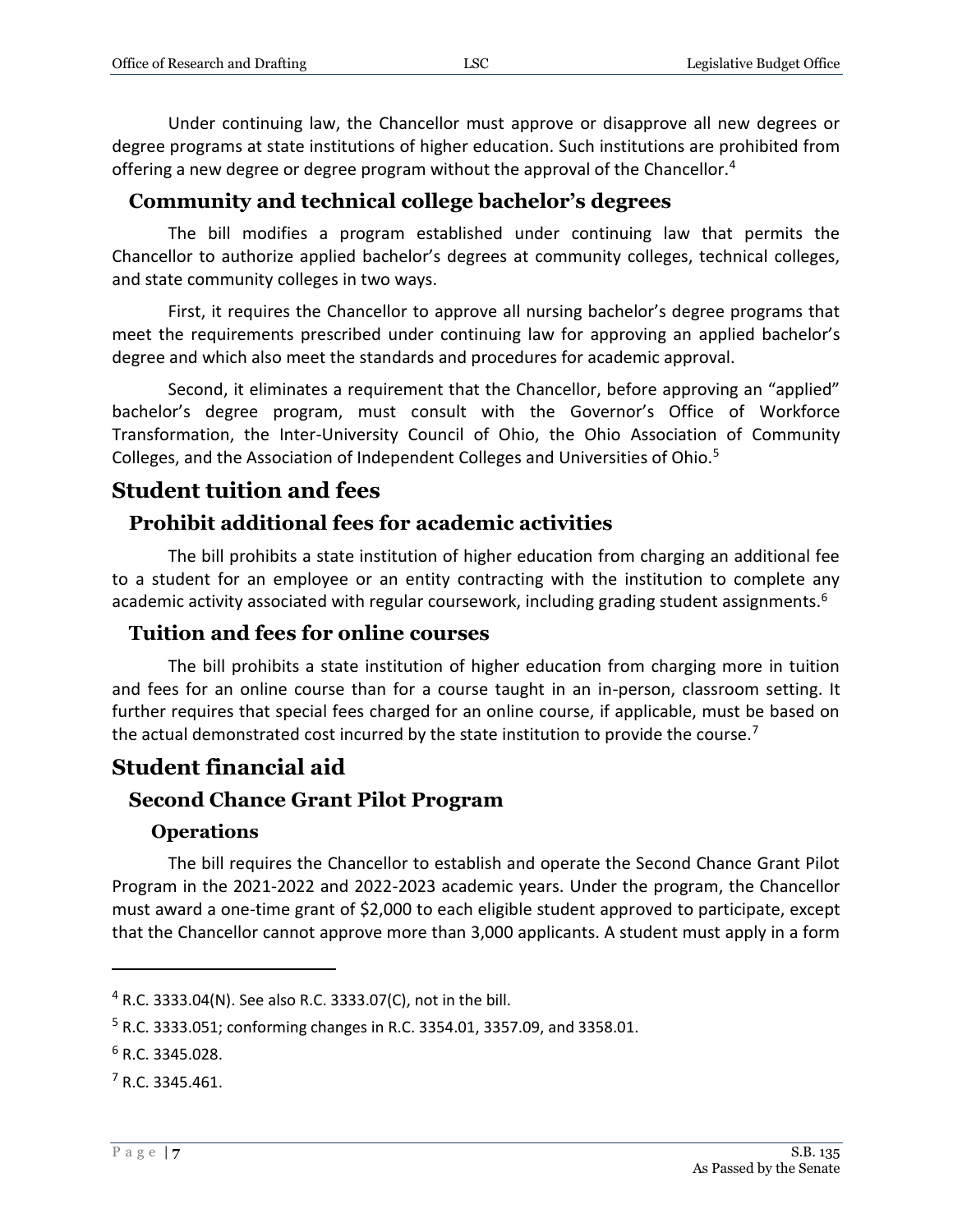and manner prescribed by the Chancellor. To be approved, the student must enroll in a "qualifying institution" and have a remaining cost of attendance, as defined under federal law, after all other financial aid for which the applicant qualifies has been applied to the applicant's account. The Chancellor must approve applications in the order in which they are received. $8$ 

The Chancellor must pay grants to the institution in which a participating student is enrolled in the academic year in which the student's application is approved. The institution must apply the grant to the participant's cost of attendance for that year. If any amount of the grant remains after it is applied to the student's cost of attendance for that year, the institution must apply the remaining grant amount to the student's cost of attendance for any other academic year in which the student is enrolled in the institution and in which the program operates. The institution must return to the Chancellor any grant amount remaining after the participant graduates or disenrolls from the institution, or after the pilot program ceases to operate.<sup>9</sup>

For the purposes of the program, a "qualifying institution" is a state university or branch campus, community college, state community college, or technical college, a private nonprofit college or university, a private for-profit career college, or an Ohio Technical Center.<sup>10</sup> Ohio Technical Centers are career-technical centers and schools that provide adult education and are recognized as such by the Chancellor. $11$ 

### <span id="page-7-0"></span>**Student eligibility**

A student is eligible for the pilot program if the student:

- 1. Is an Ohio resident;
- 2. Has not attained a bachelor's degree from an institution of higher education in Ohio or another state prior to applying for a Second Chance grant;
- 3. Disenrolled from a state university, while being in good standing including with respect to academics and the student's disciplinary record, and did not transfer to an institution of higher education in Ohio or another state in the three semesters immediately following that disenrollment;
- 4. Enrolls in the "qualifying institution" within five years of disenrolling from the state university;
- 5. Is not enrolled in the College Credit Plus Program; and

 $10$  R.C. 3333.126(A)(3).

 $8$  R.C. 3333.126(A), (B), and (C).

 $9$  R.C. 3333.126(D).

<sup>&</sup>lt;sup>11</sup> See for example, R.C. 3313.902 and 3333.94. See also the Chancellor's list of Ohio campuses at [https://www.ohiohighered.org/campuses.](https://www.ohiohighered.org/campuses)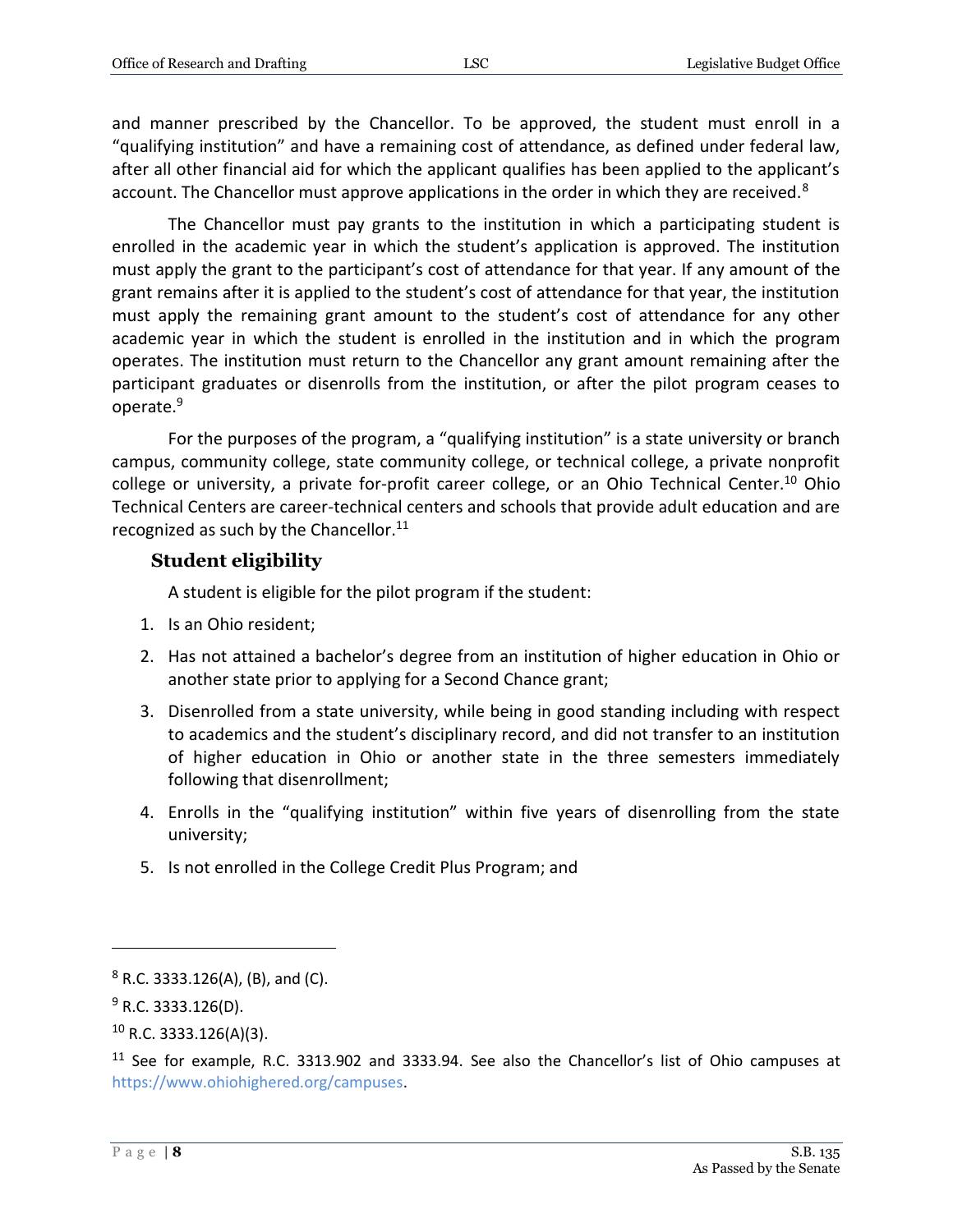6. Meets any other eligibility criteria determined necessary by the Chancellor.<sup>12</sup>

### **Reporting requirements**

<span id="page-8-0"></span>In each academic year in which the pilot program operates, the Chancellor must submit to the General Assembly a report that contains:

- 1. The number of eligible students participating in the pilot program who received a grant in that academic year;
- 2. The state universities from which participants disenrolled;
- 3. The types of academic programs in which participants were enrolled prior to disenrolling from state universities;
- 4. The types of academic programs in which participants were enrolled when they received grants under the pilot program; and
- 5. Information regarding how the grants were used.<sup>13</sup>

### **Second Chance Grant Pilot Program Fund**

<span id="page-8-1"></span>The bill establishes the Second Chance Grant Pilot Program Fund in the state treasury to consist of amounts designated for the purposes of the fund by the General Assembly. The fund must be administered by the Chancellor and used to pay grants under the pilot program. The Chancellor also may use the fund to implement and administer the pilot program.<sup>14</sup>

### <span id="page-8-2"></span>**Rules**

The bill requires the Chancellor to adopt rules to administer the pilot program.<sup>15</sup>

### <span id="page-8-3"></span>**Supplemental OCOG awards**

In addition to the need-based Ohio College Opportunity Grant (OCOG) awarded under continuing law, the bill requires the Chancellor to award eligible students a supplemental grant. To be eligible, a student must receive an OCOG award, have completed at least two years of a bachelor's degree program, and be making progress toward completing that program. Supplemental grants must be paid using funds appropriated for OCOG. They also are subject to the same requirements prescribed under continuing law for OCOG. Finally, the Chancellor must adopt rules to implement this provision, which must include a method to calculate supplemental grant amounts.<sup>16</sup>

<sup>12</sup> R.C. 3333.126(A)(2).

<sup>13</sup> R.C. 3333.126(E).

<sup>14</sup> R.C. 3333.126(F).

 $15$  R.C. 3333.126(G).

<sup>16</sup> R.C. 3333.125; conforming change in R.C. 3333.122.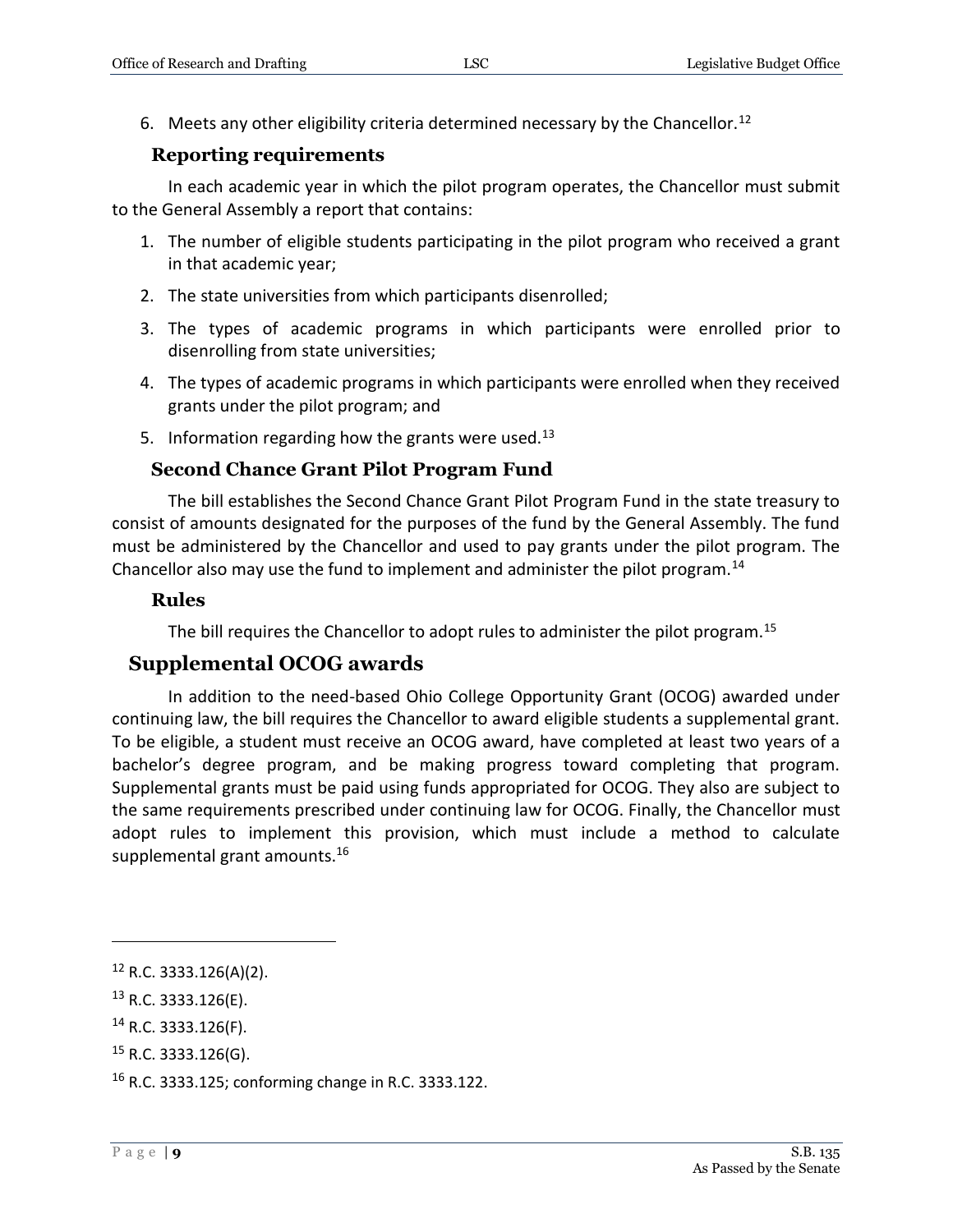The OCOG Program provides need-based financial aid for higher education students based on their expected family contribution (EFC). EFC is calculated using the information that students provide when they fill out their Free Application for Federal Student Aid (FAFSA) form, and, generally, is the same method that the federal government uses to determine the federal government's need-based Pell Grants.<sup>17</sup>

### <span id="page-9-0"></span>**Federal funds and community colleges**

The bill requires the Chancellor, to the extent permitted by federal law, to distribute certain unused federal funds to community colleges, state community colleges, and technical colleges to provide support to students enrolled in programs that may be completed in less than one year and for which a certificate or industry-recognized credential is awarded for an indemand job. Specifically, the bill requires the Chancellor to distribute any funds received under the federal Coronavirus Aid, Relief, and Economic Security Act that remain after payments are made under required higher education priorities.<sup>18</sup>

# <span id="page-9-1"></span>**Accommodations for students unable to enroll in a course**

The bill changes a provision of current law that requires state institutions of higher education to waive tuition and fees for a final course necessary for a student to complete a bachelor's degree program if the student was unable to enroll in that course in the student's final year. Under the bill, a state institution must offer one of several prescribed accommodations to a student if the student was unable to register for a course that is necessary to complete the student's bachelor's degree program, but that is not a general elective, in the student's final *two* academic years.<sup>19</sup>

### <span id="page-9-2"></span>**Student eligibility**

Specifically, a state institution must provide a prescribed accommodation to a student if the student was unable to register for a course in one of the last two years of full-time study a bachelor's degree is typically designed to require and the student:

- 1. Has not completed the course prior to that academic year;
- 2. Was enrolled full time, as defined by the Chancellor, in that academic year;
- 3. Was unable to register for the course because it was not offered or circumstances beyond the student's control made registration unfeasible, as determined by the Chancellor;
- 4. Successfully paid all tuition and fees and did not receive a refund for the courses for which the student registered in that academic year at the start of the academic year; and

<sup>17</sup> R.C. 3333.122.

<sup>18</sup> Section 3. See Pub. Law 116-136.

<sup>19</sup> R.C. 3345.481.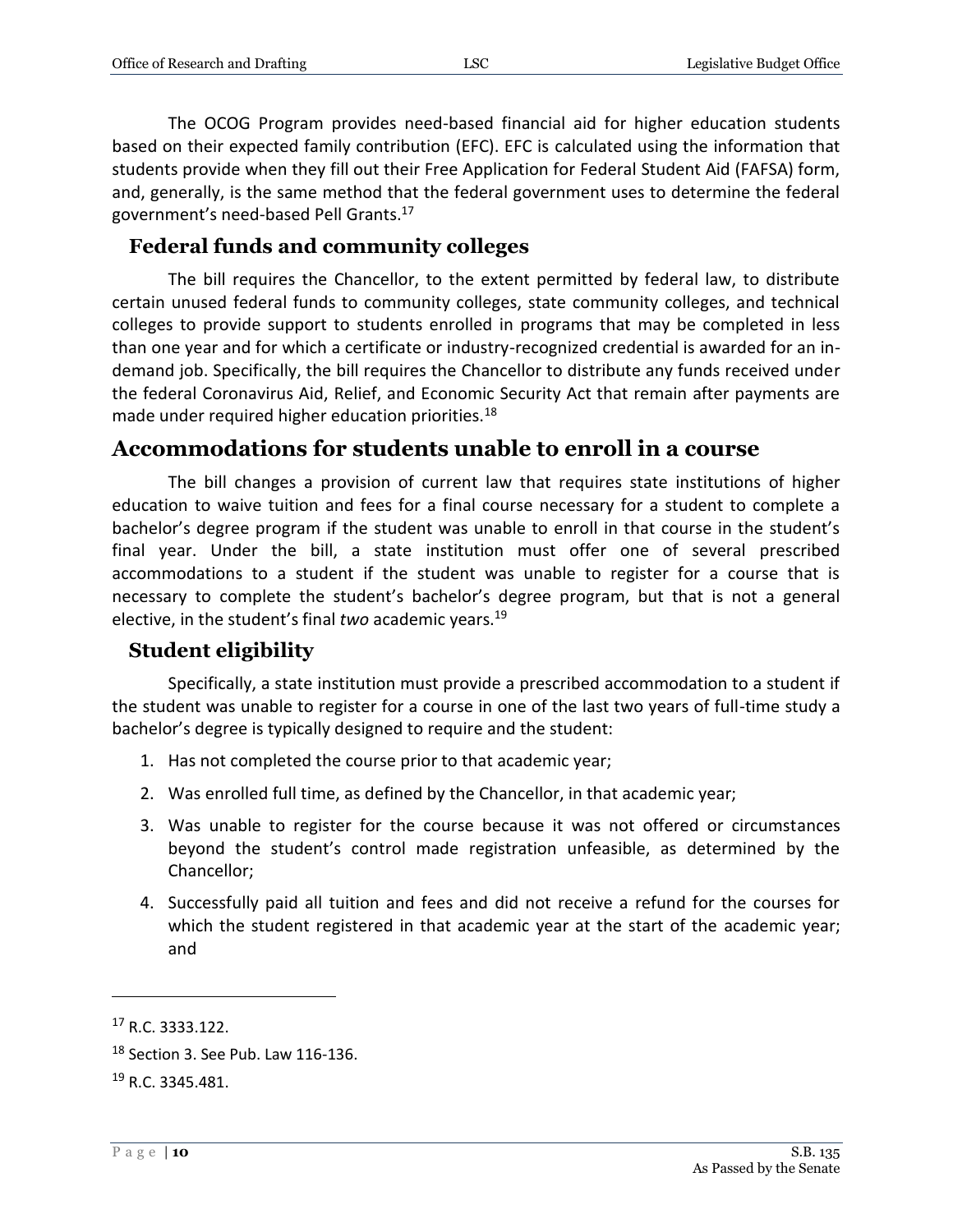5. Did not enroll in the maximum amount of credit hours in that academic year, as determined by the state institution.<sup>20</sup>

### <span id="page-10-0"></span>**Accommodations**

The accommodations that a state institution must offer a student are:

- 1. Waive the student's tuition and fees for that course if the student successfully registers for it in the next academic year in which it is offered. However, such waiver must not grant a student guaranteed or priority registration for that course.
- 2. Reimburse the student for any tuition and fees the student paid to register for an equivalent course offered by an institution of higher education with a similar accreditation. To qualify for that reimbursement, a student must register for the equivalent course in the same year in which the student was unable to register for the course.
- 3. Permit the student to complete an independent study that meets specified guidelines in lieu of the course in order to meet the requirements of the student's bachelor's degree program.<sup>21</sup>

# <span id="page-10-1"></span>**Guaranteed pathways, joint programming, and dual enrollment**

### <span id="page-10-2"></span>**Ohio Guaranteed Transfer Pathways Initiative**

The bill requires the Chancellor, pursuant to the system of transfer and articulation policies and procedures prescribed under continuing law, to establish the Ohio Guaranteed Transfer Pathways Initiative. It also requires each state university to participate in that Initiative.

Under the Initiative, a student must be permitted to complete an associate's degree at a community college, state community college, or technical college and transfer those credits to a state university to continue making progress toward a bachelor's degree. Similarly, a student must be permitted to transfer credits from a community college, state community college, or technical college to a state university, regardless of the geographic proximity between the college and university.<sup>22</sup>

Furthermore, the bill defines a "guaranteed pathway" as an articulation or transfer agreement included in the Initiative that a state university and a community college, state community college, or technical college enter into in accordance with the system of transfer and articulation policies and procedures prescribed under continuing law.<sup>23</sup>

 $20$  R.C. 3345.481(A) and (B).

<sup>21</sup> R.C. 3345.481(C).

 $22$  R.C. 3333.168(A)(3).

<sup>23</sup> R.C. 3333.168(A) and (B).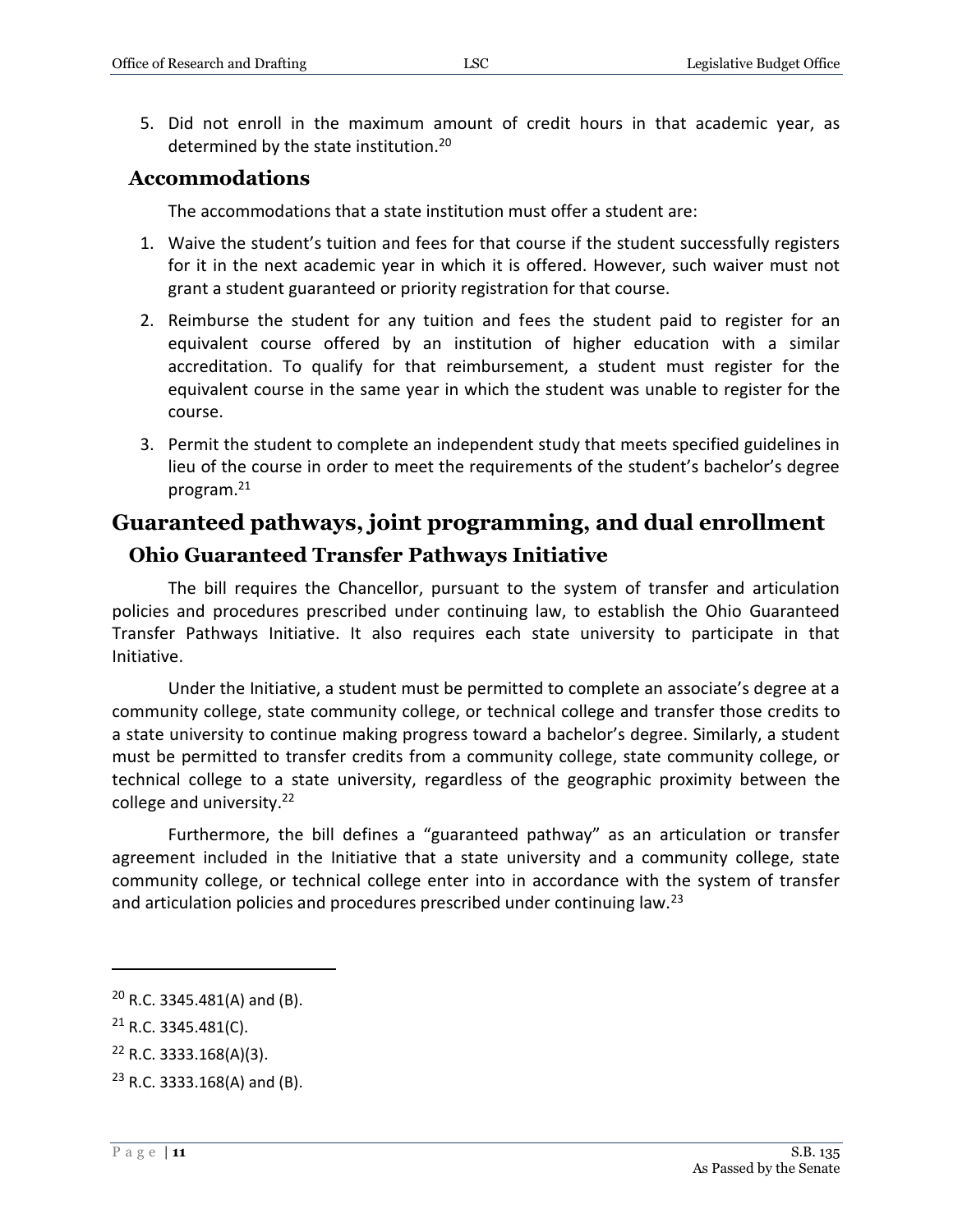### <span id="page-11-0"></span>**Joint academic programming and dual enrollment opportunities**

The bill requires each state university to enter into agreements with multiple community colleges to establish both joint academic programming and dual enrollment opportunities to assist students in completing their degrees in a timely and cost-effective manner.<sup>24</sup>

For the bill's purposes, "joint academic programming" is defined as a structured pathway curriculum agreement that permits an individual to attain a specific degree that has been jointly developed by at least one state university and at least one community college, state community college, or technical college.<sup>25</sup>

Similarly, "dual enrollment" is defined as concurrent enrollment by an individual at both a state university and a community college, state community college, or technical college.<sup>26</sup>

### <span id="page-11-1"></span>**Reporting requirement**

The bill requires each state university, community college, state community college, and technical college to annually report to the Ohio Articulation and Transfer Network Oversight Board the number of guaranteed pathways and joint academic programming and dual enrollment opportunities the university or college offers. The Oversight Board must compile that information and provide a summary of it to the Chancellor. The summary must include a confirmation that each college and university is in compliance with the provision's requirements and any recommendations necessary to enhance and strengthen the guaranteed pathways and joint academic programming or dual enrollment opportunities.

### <span id="page-11-2"></span>**Rules**

The bill requires the Chancellor to adopt rules regarding the Ohio Guaranteed Transfer Pathways Initiative and the bill's joint academic programming and dual enrollment requirements.<sup>27</sup>

### <span id="page-11-3"></span>**Additional reporting requirements**

### <span id="page-11-4"></span>**State share of instruction and in-demand jobs**

The bill requires the Chancellor, by November 1 of each even-numbered year, to issue a report on the extent to which degree and certificate attainment at state institutions of higher education align with in-demand jobs in the state. After the report is issued, the Chancellor must consider the findings and, in collaboration with the Office of Budget and Management, consider

<sup>24</sup> R.C. 3333.168(C).

 $25$  R.C. 3333.168(A)(4).

 $26$  R.C. 3333.168(A)(2).

<sup>27</sup> R.C. 3333.168(E).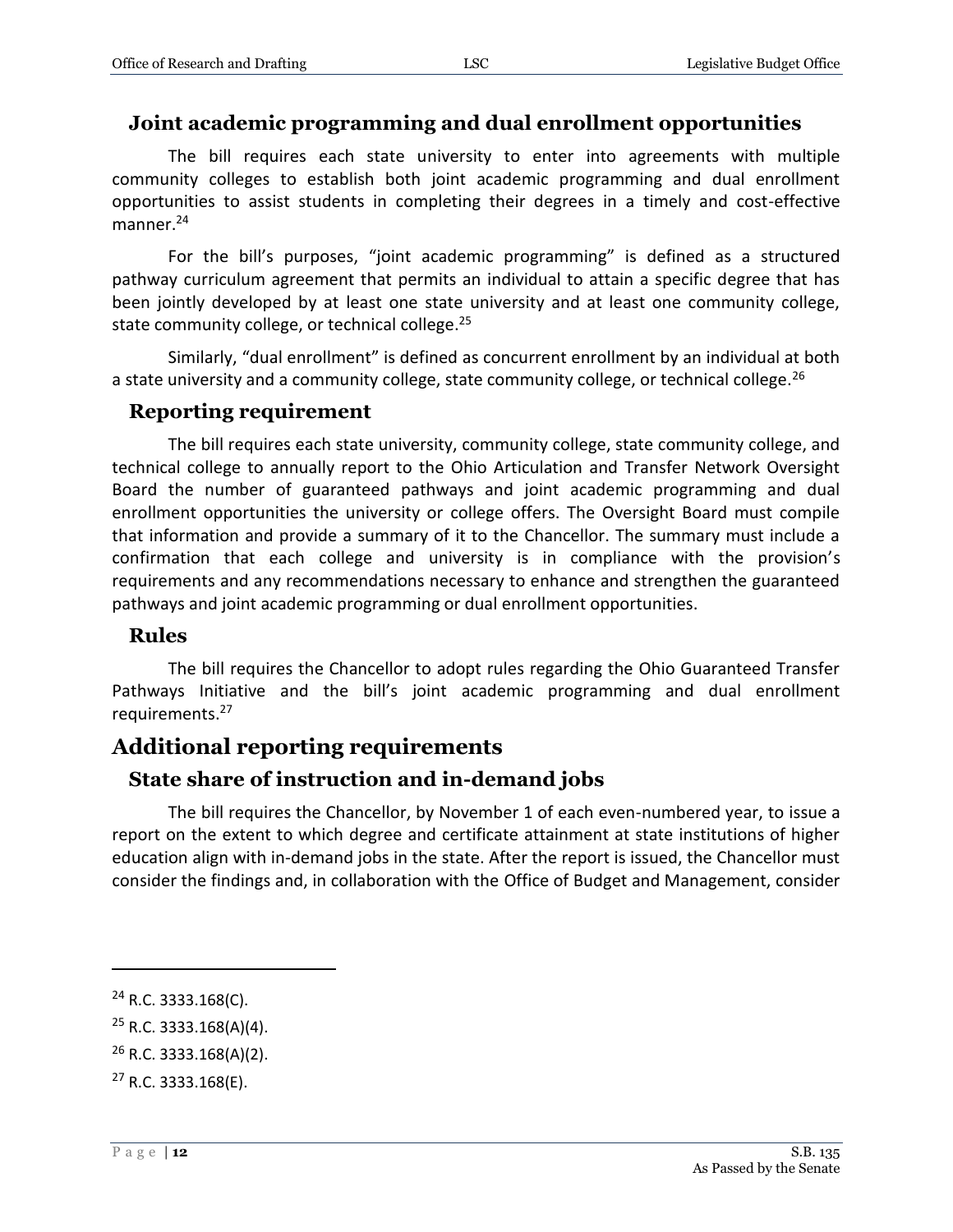changing the weights and allocations in the state share of instruction (SSI) formula to ensure that degree and certificate attainment at state institutions align with in-demand jobs in Ohio.<sup>28</sup>

The SSI formula, which is revised and enacted in the main operating budget for each biennium, is used to distribute core state operating funding to state institutions of higher education. The SSI formula computes funding separately for two sectors: (1) the university main and regional campus sector and (2) the community college sector, which includes community colleges, state community colleges, and technical colleges. Each sector has its funding computed using prescribed components. For the university sector, those components are: course completions, degree completions, and doctoral and medical set-asides. For the community college sector, those components are: course completions, student progress metrics, and completion milestones.<sup>29</sup>

### <span id="page-12-0"></span>**Posting of cost and postgraduate data**

Beginning in the next academic year following the bill's effective date, each state institution of higher education annually must prepare and post on its website a report that, to the extent practicable, includes:

- 1. An itemized list of the estimated or actual charges of the tuition, general fees, special fees, service charges, fines, and other fees or surcharges for enrolled students;
- 2. The estimated or actual average cost of attendance;
- 3. Student degree completion rates;
- 4. Post-graduation student debt rates; and
- 5. Post-graduation employment rates.

In addition, each institution must disaggregate student degree completion rates, postgraduation student debt rates, and post-graduation employment rates by degree, student demographics, and by students who do and do not receive Ohio College Opportunity Grant awards, if applicable. For any post-graduation data, the bill also requires each state university to collect information from its alumni, as available.<sup>30</sup>

Each institution must provide the most recent copy of that report to prospective students, as well as their parents and guardians. It also must submit to the Chancellor, in a form and manner prescribed by the Chancellor, the data used to prepare its report.<sup>31</sup>

With that data, the Chancellor must issue an annual report that contains the same information for all state institutions and submit that report to the General Assembly.<sup>32</sup>

<sup>28</sup> R.C. 3333.0418.

<sup>29</sup> [https://www.ohiohighered.org/node/933.](https://www.ohiohighered.org/node/933)

 $30$  R.C. 3345.024(A).

 $31$  R.C. 3345.024(B) and (C).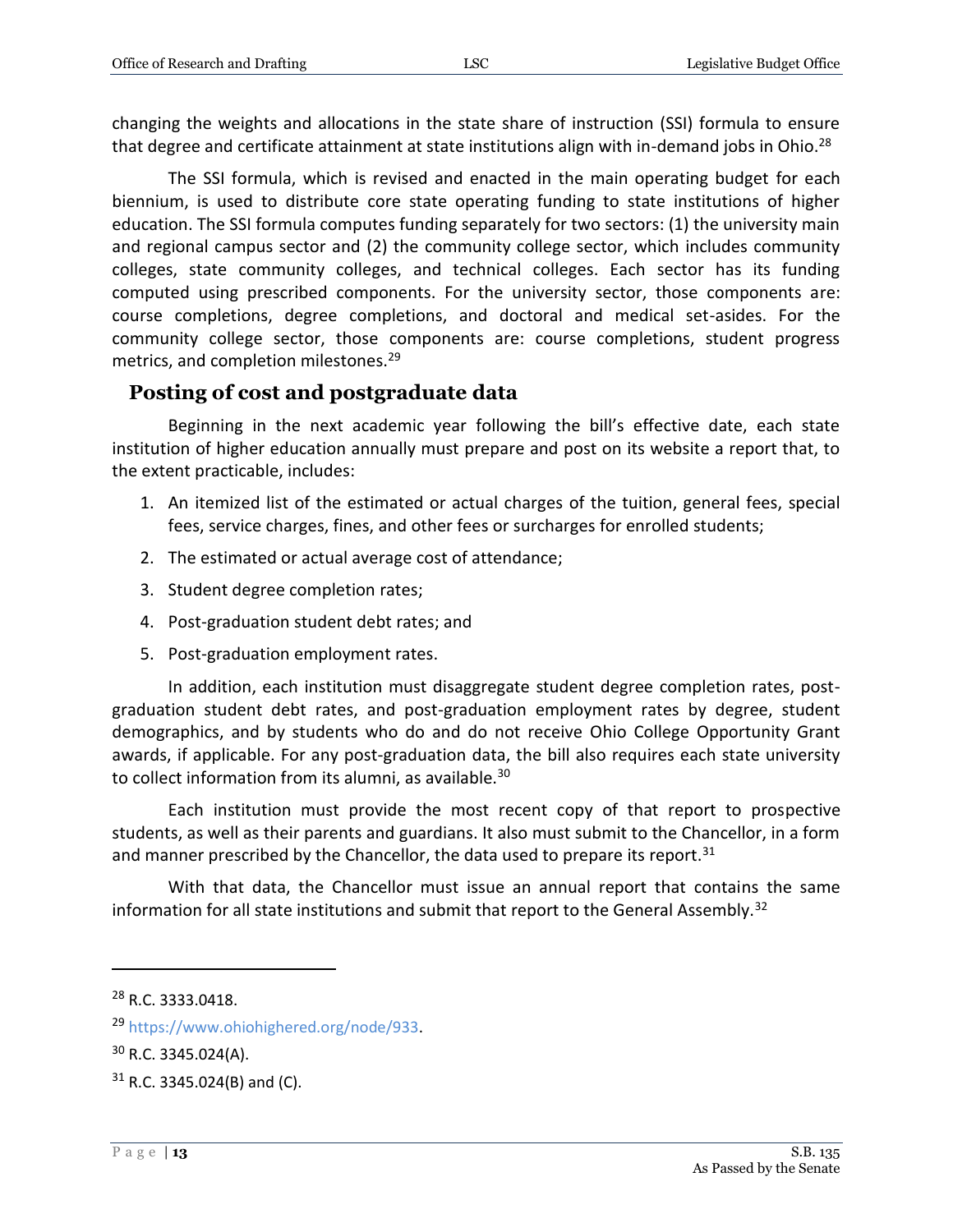### <span id="page-13-0"></span>**Other reports**

The bill prescribes other new reporting requirements for the Chancellor and state institutions of higher education.

First, the Chancellor annually must, to the extent practicable, issue a report regarding student admissions to state institutions of higher education during the academic year. The report must include information regarding student demographics and qualifications, including grade point averages, scores on nationally standardized assessments that are used for college admission, and other data used by them in making admissions decisions. The information in the report must be disaggregated by students who are and are not Ohio residents. Each state institution of higher education must issue a similar report and post it on the institution's website.<sup>33</sup>

Second, the Chancellor must, to the extent practicable, issue an annual report regarding the revenue state institutions of higher education received from tuition and general fees during the academic year and how the institutions used such revenue. The report must categorize the expenditures, including teaching costs and administrative costs. The report must compare student enrollment trends with tuition and general free revenue trends. Again, each institution must issue a similar report and post it on the institution's website.<sup>34</sup>

Finally, the Chancellor must, to the extent practicable, issue an annual report about the mental health wellness and services and initiatives of state institutions. The report must include:

- 1. A description of each institution's mental health and wellness services and initiatives;
- 2. An analysis of how much funding each institution dedicates to mental health and wellness services and initiatives, including the percentage of that funding that is used for administrative costs;
- 3. An analysis of the aggregate amount of funding institutions dedicate to mental health and wellness services and initiatives, including the percentage of that funding that is used for administrative costs; and
- 4. Any other information the Chancellor determines appropriate.<sup>35</sup>

The Chancellor must submit each of the Chancellor's reports to the General Assembly. Each state institution must submit to the Chancellor, in a form and manner the Chancellor

<sup>32</sup> R.C. 3345.024(C) and (D).

 $33$  R.C. 3333.0419(B)(1) and (D).

<sup>34</sup> R.C. 3333.0419(B)(2) and (D).

<sup>35</sup> R.C. 3333.0419(B)(3).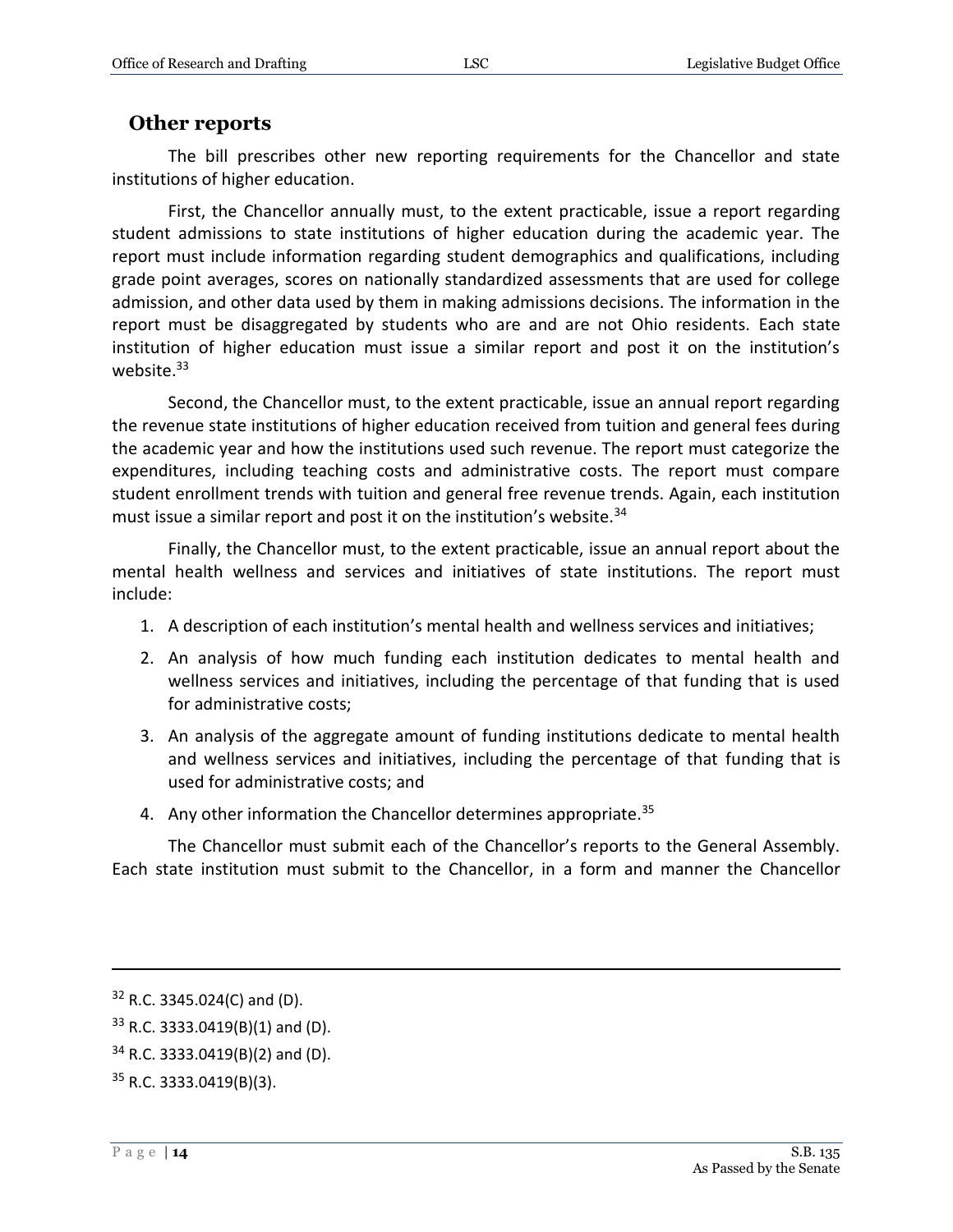prescribes, any information or data the Chancellor requires to issue these reports. Finally, the Chancellor must adopt rules to implement this provision.<sup>36</sup>

### <span id="page-14-0"></span>**Due process for disciplinary actions**

The bill expressly requires a state university to provide a student who is subject to a disciplinary action by the university with a notice of the action, the reasons for it, and the student's right to appeal it. If the student chooses to appeal the action, the state university must afford the student with a fair and impartial hearing within a reasonable time under the university's regular procedures.<sup>37</sup>

The bill does not affect provisions of continuing law that establish specific due process procedures for students, faculty, and staff members who have been arrested for certain criminal offenses.<sup>38</sup>

### <span id="page-14-1"></span>**Contracts without a nonboycott declaration are prohibited**

The bill expands Non-Boycott Law to include state institutions of higher education. Under current law, a state agency may not enter into or renew a contract with a company for the acquisition or provision of supplies, equipment, or services, or for construction services, unless the contract declares that it is not boycotting any jurisdiction with whom Ohio can enjoy open trade, including Israel, and will not do so during the contract period. The bill expressly states that, for purposes of this law, "state agency" includes a state institution of higher education.<sup>39</sup>

### <span id="page-14-2"></span>**Uniform Prudent Management of Institutional Funds Act**

The Uniform Prudent Management of Institutional Funds Act (UPMIFA) <sup>40</sup> governs the management and investment of endowment funds controlled by charitable institutions. For institutional funds held by state institutions of higher education, the bill provides a different safe harbor for spending and establishes procedures for civil action against a state institution of higher education if the institution does not follow the intent of the donor expressed in a gift instrument.<sup>41</sup>

### <span id="page-14-3"></span>**Endowment spending standards**

Under continuing law, subject to the intent of the donor expressed in a gift instrument, an institution may appropriate for expenditure or accumulate so much of an endowment fund as the institution determines is prudent for the uses, benefits, purposes, and duration for which

<sup>38</sup> See R.C. 3345.22 to 3345.24, none in the bill.

<sup>36</sup> R.C. 3333.0419(C) and (E).

<sup>37</sup> R.C. 3345.241.

<sup>39</sup> R.C. 9.76.

<sup>40</sup> R.C. 1715.51 to 1715.59.

<sup>&</sup>lt;sup>41</sup> R.C. 1715.51, 1715.53, and 1715.551.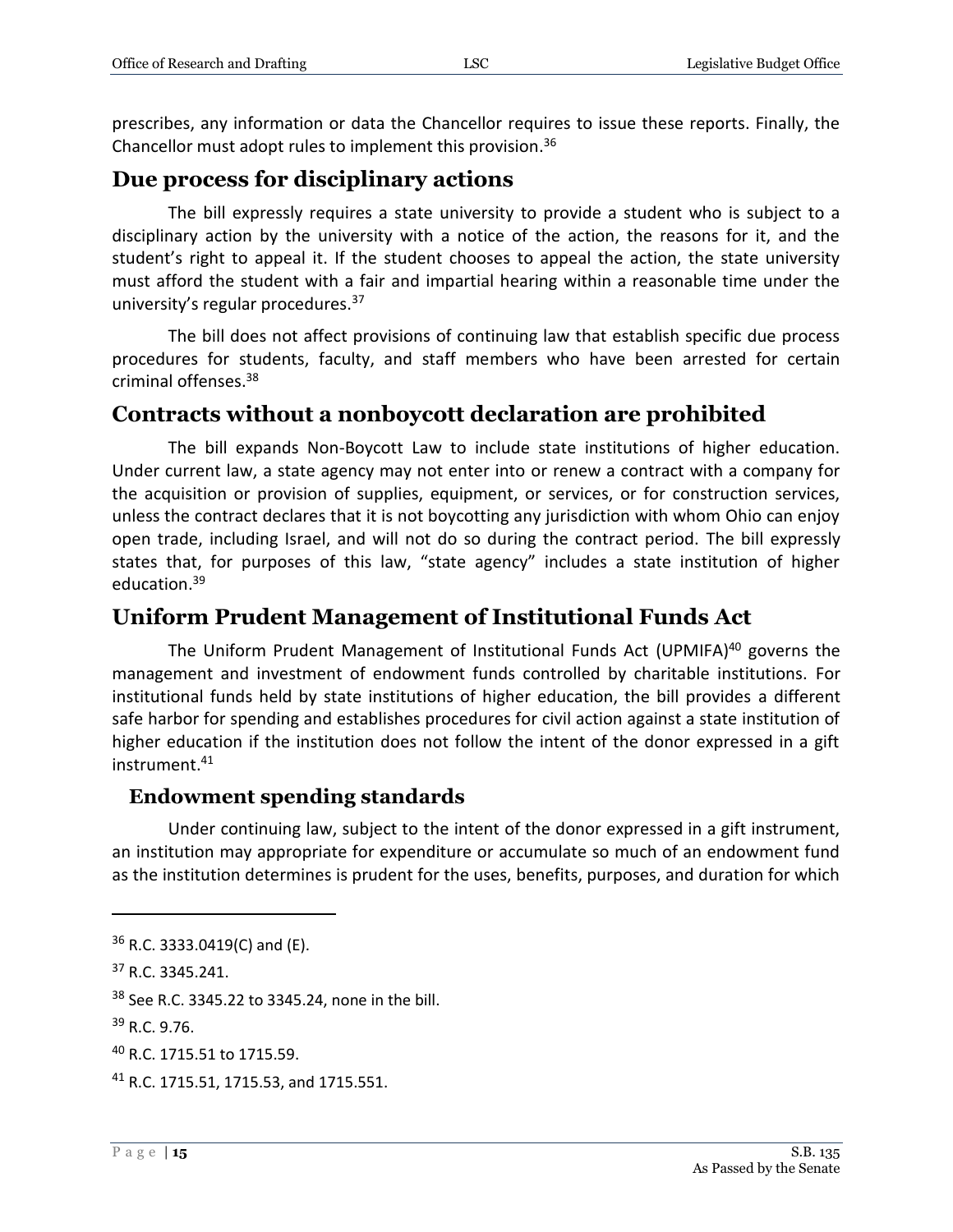the endowment fund is established. Institutions must act in good faith and with care that an ordinary prudent person in a like position would exercise under similar circumstances. Ohio's UPMIFA includes a "5% of fund value" annual spending safe harbor rule. More specifically, the law says that the appropriation for expenditure in any year of an amount not greater than 5% of the fair market value of an endowment, whether or not the total expenditures from it exceeds 5%, creates irrefutable presumption of prudence.<sup>42</sup> The bill changes this rule for endowment funds held by a state institution of higher education.

Instead, under the bill, for state institutions of higher education, the appropriation for expenditures in any year of an amount greater than 7% of the fair market value of an endowment fund creates a rebuttable presumption of imprudence. The bill specifies that expenditures less than or equal to 7% does not create a presumption of prudence for an appropriation for expenditure of an amount less than or equal to 7% of the fair market value of the endowment fund.<sup>43</sup>

### <span id="page-15-0"></span>**Civil action**

### **Notification to Attorney General**

<span id="page-15-1"></span>Under the bill, if a state institution of higher education violates a restriction contained in an endowment agreement on the management, investment, or purpose of the endowment fund, the person who transferred property under the agreement, or that person's legal representative, may notify the Office of the Attorney General's Charitable Law Section of the violation. If, within 180 days after receiving the notice, the Attorney General has not obtained full compliance with the restriction, and restitution to the endowment fund of property approximately equal to any value lost due to the violated restriction, the party who notified the Attorney General may file a complaint.<sup>44</sup>

### **The complaint**

<span id="page-15-2"></span>The party who notified the Attorney General or the Attorney General may file a complaint for breach of the endowment agreement or to obtain a declaration of rights and duties expressed in the agreement and as to all of the actions it contemplates, including the interpretation, performance, and enforcement of the agreement and determination of its validity. The complaint may be filed regardless of whether the agreement expressly reserves a right to sue or enforce. The complaint cannot seek a judgment awarding damages to the plaintiff. Also, the bill provides a six-year statute of limitations for the person who transferred property under an endowment agreement, or that person's legal representative, to file the complaint.

The state institution of higher education may also obtain a judicial declaration of rights and duties expressed in an endowment agreement and as to all of the actions it contemplates,

<sup>42</sup> R.C. 1715.53(A) and (D).

<sup>43</sup> R.C. 1715.53(E).

<sup>&</sup>lt;sup>44</sup> R.C. 1715.551(A) and (B)(1).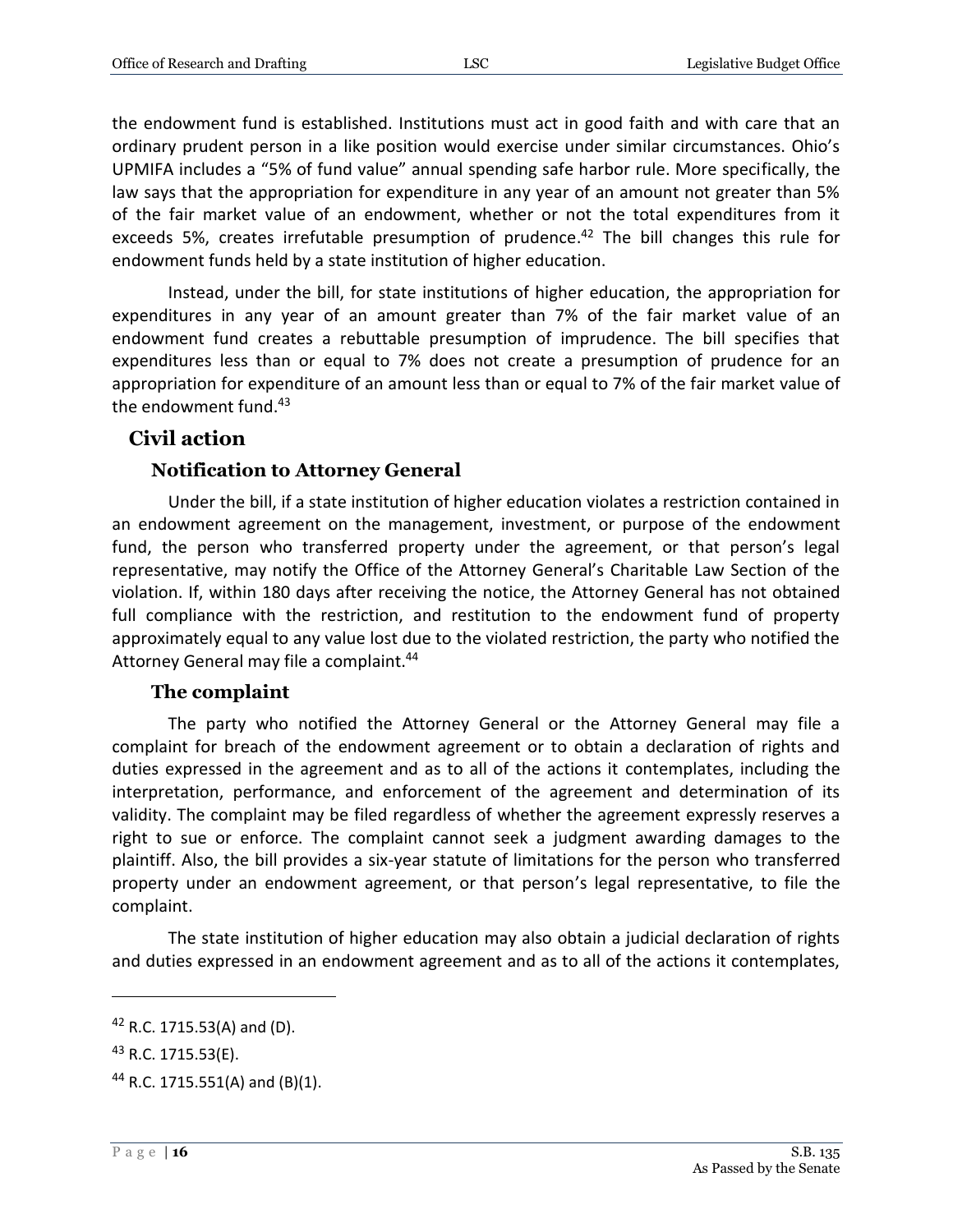including the interpretation, performance, and enforcement of the agreement and determination of its validity. The institution must seek such declaration in any suit brought under the bill's provisions or by filing a complaint.<sup>45</sup>

### **Jurisdiction**

<span id="page-16-0"></span>The bill requires that the complaint be filed in a court of general jurisdiction in the county where a state institution of higher education named as a party has its principal office or principal place of carrying out its charitable purpose, or in a federal court whose district includes such county. Every complaint must name as parties the Attorney General, the state institution of higher education that signed the agreement or its successor, and each institution that currently administers property transferred under the agreement. Also, if the Attorney General or state institution of higher education files the complaint within 50 years after the effective date of the endowment agreement, the complaint must name as parties each person who transferred property under the agreement or the legal representative of each person if the persons or legal representatives can be located and identified after diligent inquiry. Although, the failure to name or join any of these persons is not jurisdictional, the bill provides that the court cannot act on the merits of the complaint without first ensuring that the plaintiff has acted diligently to notify such person or legal representative of the complaint and, if the person or legal representative is located and identified, affords the person or legal representative an opportunity to be heard or to intervene.<sup>46</sup>

### **Different interests in case**

<span id="page-16-1"></span>The bill specifies that the interest of a person who transferred property under an endowment agreement, and the interest of that person's legal representative, should not be presumed to be identical with the interest of either the Attorney General or a state institution of higher education.<sup>47</sup>

### **Remedies**

<span id="page-16-2"></span>If the court determines that the state institution of higher education violated a restriction in an endowment agreement on the management, investment, or purpose of an endowment fund, the court may order one or more of the following remedies:

- An accounting;
- Declaratory relief;
- Restoration of property to the endowment fund;
- Restoration of a name required by the endowment agreement, or a change to its name;
- **Future compliance with a restriction in the endowment agreement;**

<sup>&</sup>lt;sup>45</sup> R.C. 1715.551(B), (C), (D), and (J).

<sup>46</sup> R.C. 1715.551(E) and (F).

<sup>47</sup> R.C. 1715.551(G).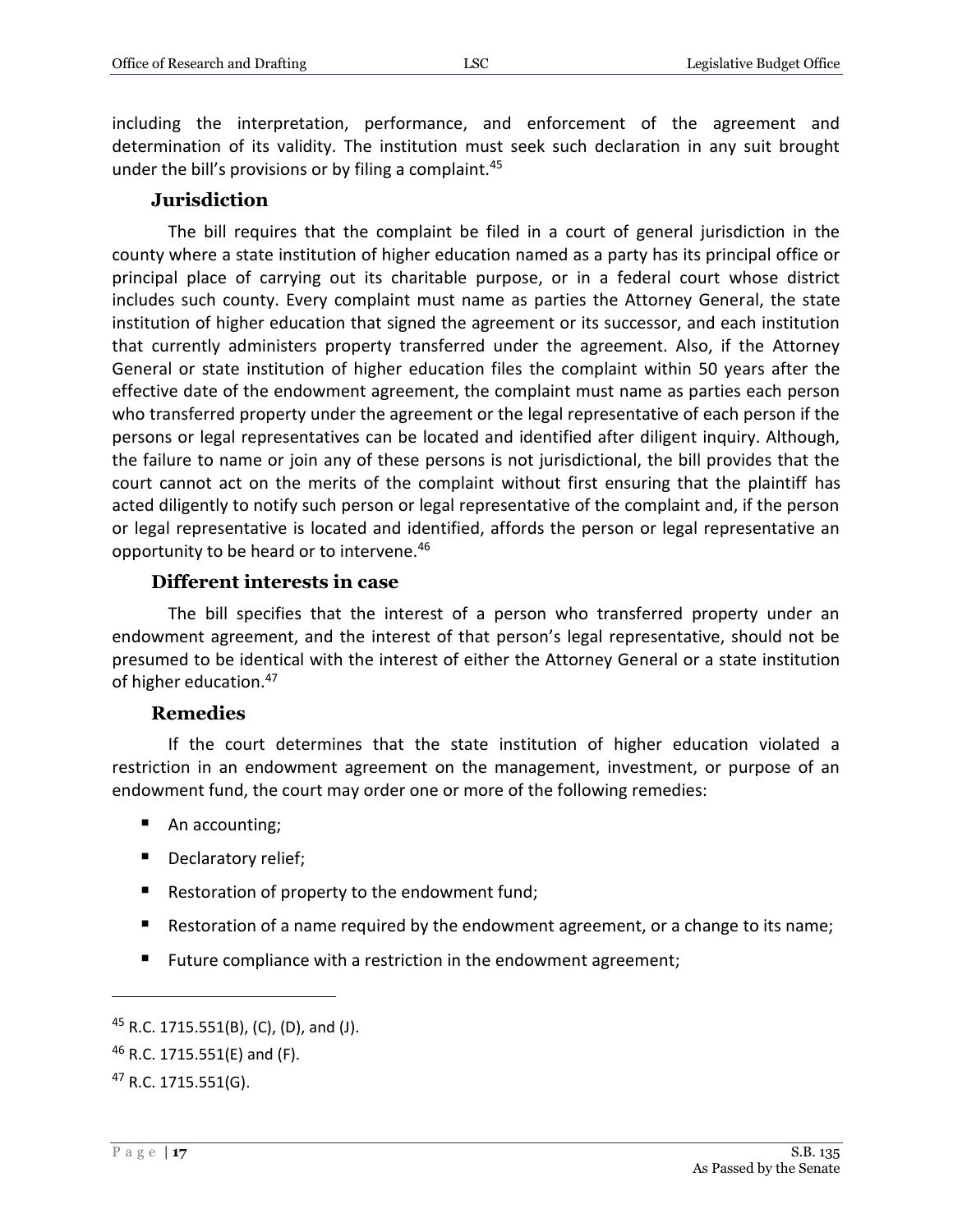- Measures to preserve the property and value of the endowment fund;
- Modification or release of the restriction as allowed under the UPMIFA;
- Reformation or dissolution of the endowment agreement;
- The transfer of property from the endowment fund to such other institution as the party, or the party's legal representative, directs in writing;
- The transfer of property from the endowment fund to the estate of a person who transferred property under the endowment agreement to be redirected by the estate administrator to an institution for charitable purposes consistent with those expressed in the endowment agreement;
- Any other equitable remedy consistent with the charitable purposes expressed in the endowment agreement and consistent with the charitable purpose of the state institution of higher education.

If a court orders the transfer of property from an endowment fund, the court may require that the value of the property to be transferred approximate the value of property lost to the fund due to the breach, based on the value of the lost property when originally received by the fund. The court may increase the amount to be transferred by the approximate value of earnings lost due to the breach. The court, however, cannot order the transfer of property from an endowment fund to the extent that the current value of such property exceeds that of the fund.<sup>48</sup>

### **Reopening an estate**

<span id="page-17-0"></span>The bill specifies that the estate of a decedent who transferred property under an endowment agreement may be reopened for the purpose of appointing an administrator to file a complaint, if the applicant to reopen is a surviving spouse or one generation below.<sup>49</sup>

# <span id="page-17-1"></span>**Free speech policies**

In addition to complying with other state laws regarding the regulation of free speech on campuses, <sup>50</sup> the bill requires each state institution of higher education to adopt a policy that affirms certain prescribed principles, which the bill specifies are the public policy of this state.<sup>51</sup>

The bill states that those principles are:

1. Students have a fundamental constitutional right to free speech;

<sup>51</sup> R.C. 3345.0215; conforming change in R.C. 3345.21.

 $48$  R.C. 1715.551(H) and (I).

<sup>49</sup> R.C. 1715.551(K).

 $50$  See R.C. 3345.0212 to 3345.0214 (as enacted by S.B. 40 of the 133<sup>rd</sup> General Assembly, effective March 24, 2021), none in the bill.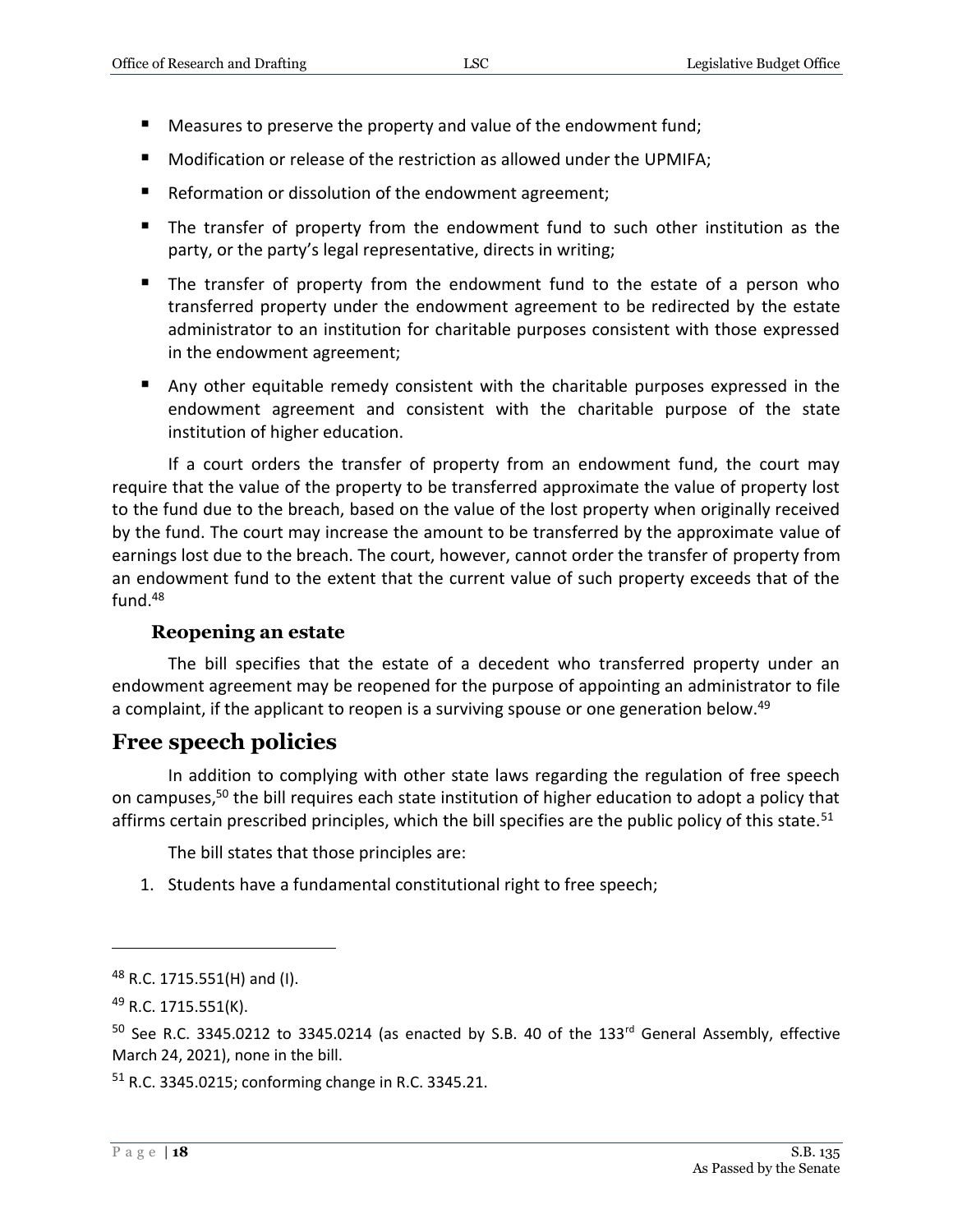- 2. A state institution must be committed to giving students the broadest possible latitude to speak, write, listen, challenge, learn, and discuss any issue;
- 3. A state institution must be committed to maintaining a campus as marketplace of ideas for students and faculty in which the free exchange of ideas is not suppressed because the ideas put forth are thought by some or most members of the institution's community to be offensive, unwise, immoral, indecent, disagreeable, conservative, liberal, traditional, radical, or wrong-headed;
- 4. It is for individual students and faculty to make judgements about ideas for themselves, and to act on those judgements by openly and vigorously contesting the ideas they oppose and not by seeking to suppress free speech;
- 5. It is not the proper role of a state institution to attempt to shield individuals from free speech, including ideas and opinions they find offensive, unwise, immoral, indecent, disagreeable, conservative, liberal, traditional, radical, or wrong-headed;
- 6. Although a state institution should greatly value civility and mutual respect, concerns about civility and respect must not be used by an institution as a justification for closing off the discussion of ideas, however offensive, unwise, immoral, indecent, disagreeable, conservative, liberal, traditional, radical, or wrong-headed those ideas may be to some students or faculty;
- 7. Although students and faculty are free to state their views about and contest the views expressed on campus, and to state their views about and contest speakers who are invited to express their views on campus, they may not substantially obstruct or otherwise substantially interfere with the freedom of others to express views they reject or even loathe. To that end, a state institution has a responsibility to promote lively and fearless freedom of debate and deliberation and protect that freedom.
- 8. A state institution must be committed to providing an atmosphere that is most conducive to speculation, experimentation, and creation by students and faculty, who must remain free to inquire, study, evaluate, and gain new understanding; and
- 9. The primary responsibility of faculty is to engage an honest, courageous, and persistent effort to search out and communicate the truth that lies in areas of their competence.<sup>52</sup>

The policy affirming those principles must be included in the institution's handbook, on its website, and in its orientation programs for students.<sup>53</sup>

The bill also requires each institution to establish a process under which a student, student group, or faculty member may submit a complaint about an alleged violation by an employee of the institution of its policy, including any penalty imposed on a student's grade for an assignment or coursework that is unrelated to ordinary academic standards of substance

<sup>52</sup> R.C. 3345.0215(B).

 $53$  R.C. 3345.0212(C)(2).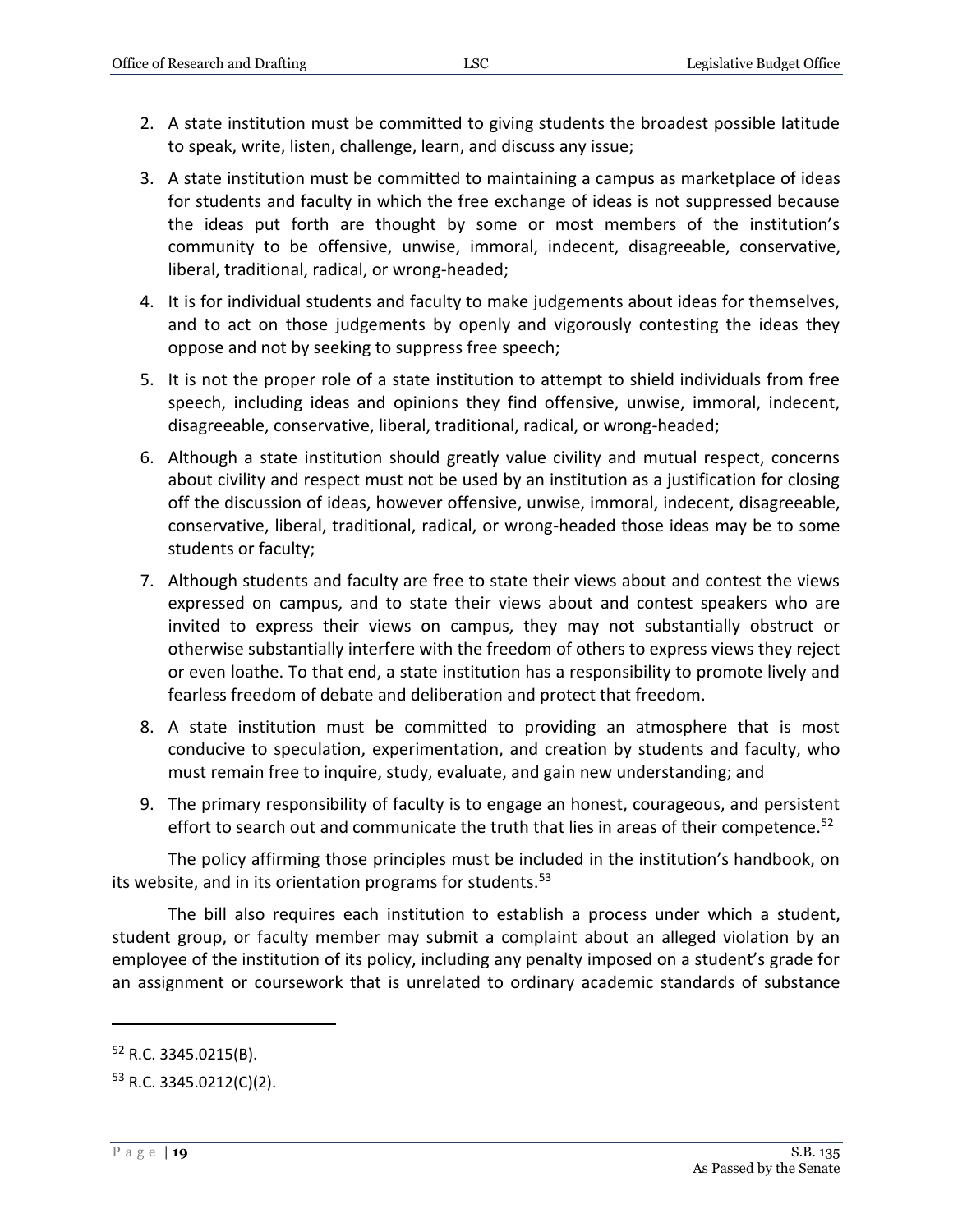and relevance, and is instead based on the contents of the student's free speech. That process must comply with standards adopted by the Chancellor and, under the process, the state institution must investigate the alleged violation and conduct a fair and impartial hearing about it. If the hearing determines the policy was violated, the state institution must determine a resolution to address the violation and prevent any further violation of the policy.<sup>54</sup>

Each state institution must annually report to the Chancellor, in a form and manner prescribed by the Chancellor, the total number of complaints submitted under the process and, for each submitted complaint, a description of:

- 1. The state institution's investigation regarding the complaint;
- 2. The outcome of the hearing conducted by the state institution regarding the complaint; and
- 3. If the hearing determines the complaint included a violation of the state institution's policy, the resolution determined by the state institution to address the violation.<sup>55</sup>

The bill specifies that the free speech policies must not be construed as prohibiting a state institution from imposing measures that do not violate the U.S. Constitution or the Ohio Constitution, such as:

- 1. Constitutional time, place, and manner restrictions;
- 2. Reasonable viewpoint-neutral restrictions in nonpublic forums;
- 3. Restrictions on the use of the institution's property to protect the free speech rights of students and teachers and preserve the use of property for the advancement of the institution's mission;
- 4. Prohibitions or limitations on speech, expression, or assemblies that are not protected under the U.S. or Ohio constitutions;
- 5. Content restrictions on speech that are reasonably related to legitimate pedagogical purpose, such as classroom rules enacted by teachers.<sup>56</sup>

Finally, the bill states that it must not be construed to grant students the right to disrupt previously scheduled or reserved activities occurring in a traditional public forum.<sup>57</sup>

<sup>54</sup> R.C. 3345.0215(C).

<sup>55</sup> R.C. 3345.0215(D).

<sup>56</sup> R.C. 3345.0215(E).

<sup>57</sup> R.C. 3345.0215(F).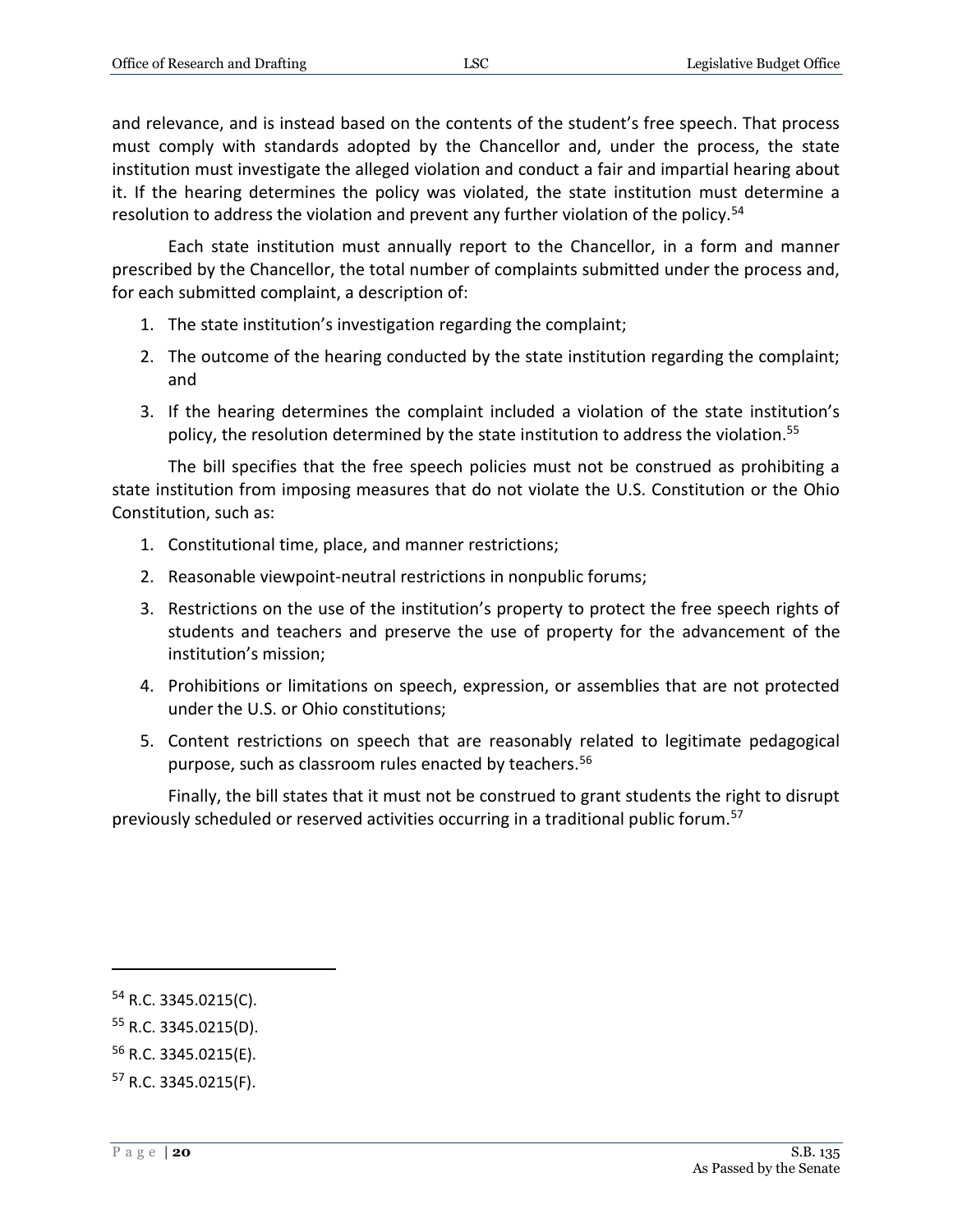### <span id="page-20-0"></span>**Other higher education provisions**

### <span id="page-20-1"></span>**Withholding of transcripts**

The bill prohibits a state institution of higher education from withholding a student's official transcripts from a potential employer because the student owes money to the institution if the student has authorized the transcripts to be sent to the employer and the employer affirms to the institution that the transcripts are a prerequisite of employment.<sup>58</sup>

### <span id="page-20-2"></span>**Admissions and Ohio residents**

The bill requires each state university to endeavor to avoid prioritizing the admission of an out-of-state applicant over an in-state applicant if both applicants apply in the same general timeframe, as determined by the university, and have substantially similar qualifications that satisfy the university's admissions criteria. To the extent practicable, a state university must ensure that in-state applicants are given ample and sufficient opportunity to be admitted, as compared to out-of-state applicants, if the in-state applicants satisfy the university's admissions criteria.<sup>59</sup>

### <span id="page-20-3"></span>**Credit for online coursework at other institutions**

The bill generally requires each state institution of higher education to accept and provide credit for coursework in the same manner across all instructional models, except in the case of courses that require in-person observations and experiences, such as laboratories and clinicals, which may necessitate instruction through an in-person component rather than online instruction.<sup>60</sup>

### <span id="page-20-4"></span>**Written statement regarding capital facilities projects**

The bill requires each state institution of higher education to submit to the Chancellor a written statement explaining how a capital facilities project involving state capital appropriations advances the master plan for higher education prescribed under continuing law. A state institution must submit that statement prior to the commencement of a capital facilities project for the construction, reconstruction, improvement, renovation, enlargement, or alteration of a public improvement within the institution.<sup>61</sup>

### <span id="page-20-5"></span>**K-12 provisions**

### <span id="page-20-6"></span>**Career advising policies**

The bill requires school districts, community schools, and STEM schools to include certain prescribed information in the career advising policies they are required to adopt under

 $\overline{a}$ 

<sup>59</sup> R.C. 3345.063.

<sup>58</sup> R.C. 3345.027.

<sup>60</sup> R.C. 3345.381.

 $61$  R.C. 3345.52.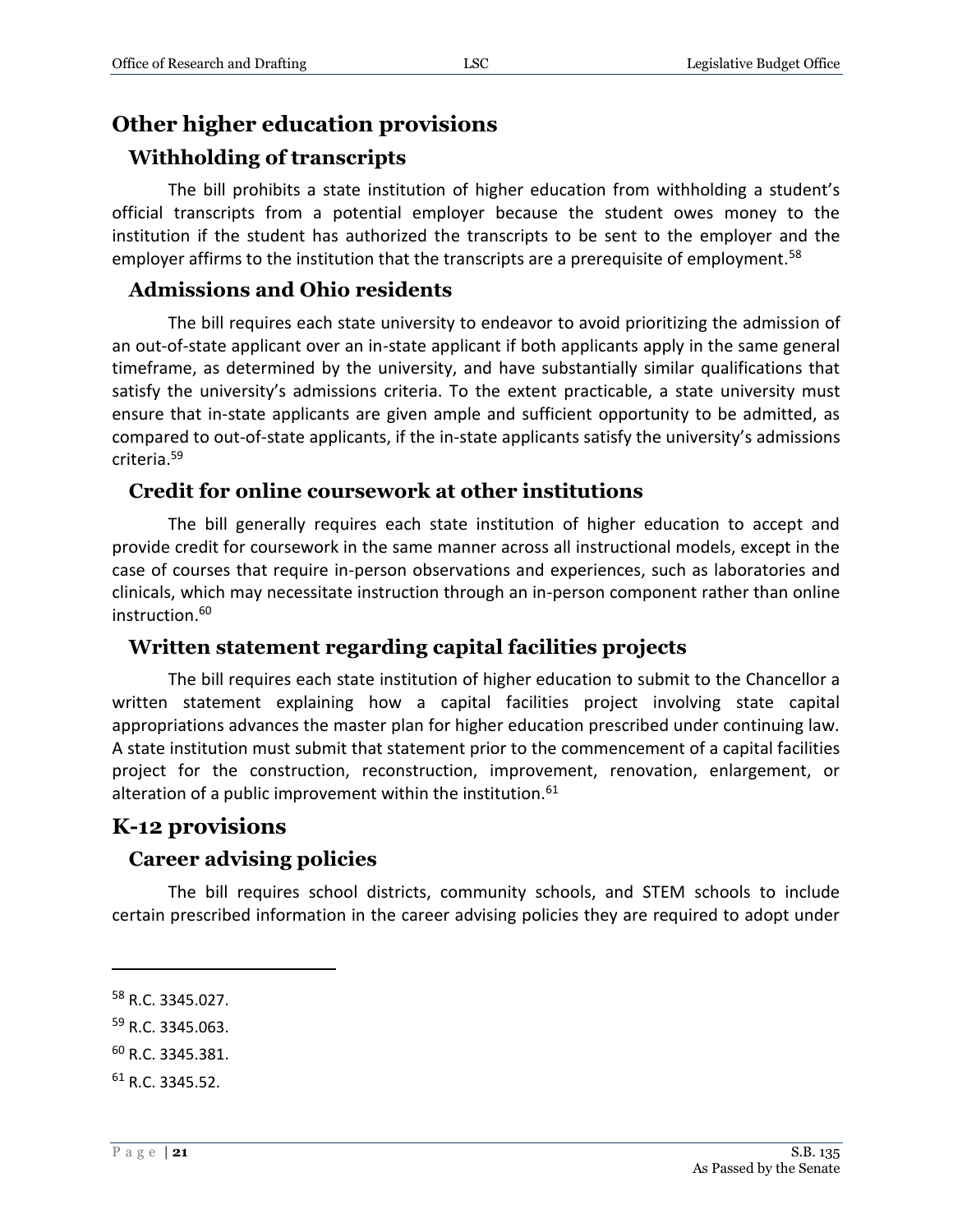continuing law. Specifically, the policy must include information regarding career fields that require an industry-recognized credential, certificate, associate's degree, bachelor's degree, graduate degree, or professional degree.

The policy also must provide students with information about ways to offset the costs of a post-secondary education, including:

- 1. The reserve officer training corps;
- 2. The College Credit Plus Program;
- 3. The Ohio Guaranteed Transfer Pathways Initiative; and
- 4. Joint academic programming or dual enrollment opportunities.

The Chancellor must develop informational materials that illustrate cost saving estimates for each of those options based on tuition and total cost of attendance, including room and board and other fees. The Chancellor must also develop a list of individual college courses that are transferable under the system of transfer and articulation policies and procedures prescribed under continuing law.<sup>62</sup>

### <span id="page-21-0"></span>**Free speech policies**

In addition to complying with other state laws regarding religious expression in public schools, $^{63}$  the bill requires each school district, community school, STEM school, and collegepreparatory boarding school to adopt a policy that affirms certain prescribed principles, which the bill specifies are the public policy of this state.  $64$ 

The bill states that those principles, which are similar but not identical to those the bill specifies higher education institutions (see above), are as follows:

- 1. Students have a fundamental constitutional right to free speech;
- 2. A district or school must be committed to giving students the broadest possible latitude to speak, write, listen, challenge, learn, and discuss any issue
- 3. A district or school must be committed to maintaining its buildings as marketplace of ideas for students and teachers in which the free exchange of ideas is not suppressed because the ideas put forth are thought by some or most members of the district's or school's community to be offensive, unwise, immoral, indecent, disagreeable, conservative, liberal, traditional, radical, or wrong-headed;

 $62$  R.C. 3313.6020.

 $63$  See R.C. 3320.01 to 3320.03 (as enacted by H.B. 164 of the 133<sup>rd</sup> General Assembly, effective September 18, 2020), none in the bill.

 $64$  R.C. 3314.03(A)(11)(d), 3320.04, 3326.11, and 3328.24.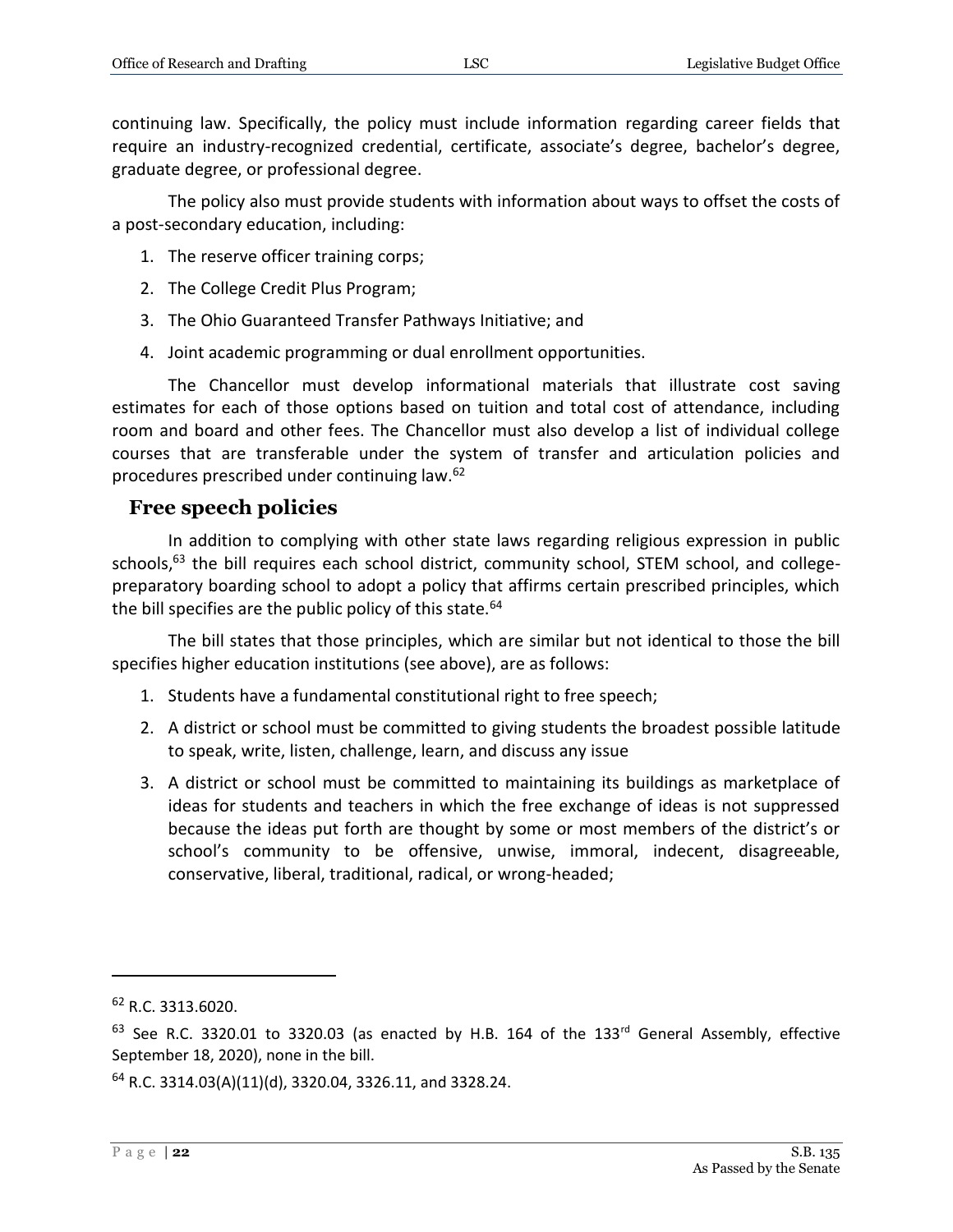- 4. It is for individual students and teachers to make judgements about ideas for themselves, and to act on those judgements by openly and vigorously contesting the ideas they oppose and not by seeking to suppress free speech;
- 5. It is not the proper role of a district or school to attempt to shield individuals from free speech, including ideas and opinions they find offensive, unwise, immoral, indecent, disagreeable, conservative, liberal, traditional, radical, or wrong-headed;
- 6. Although a district or school should greatly value civility and mutual respect, concerns about civility and respect must not be used by a district or school as a justification for closing off the discussion of ideas, however offensive, unwise, immoral, indecent, disagreeable, conservative, liberal, traditional, radical, or wrong-headed those ideas may be to some students or teachers;
- 7. Although students and teachers are free to state their views about and contest the views expressed on school property, and to state their views about and contest speakers who are invited to express their views on school property, they may not substantially obstruct or otherwise substantially interfere with the freedom of others to express views they reject or even loathe. To that end, a district or school has a responsibility to promote lively and fearless freedom of debate and deliberation and protect that freedom.
- 8. A district or school must be committed to providing an atmosphere that is most conducive to speculation, experimentation, and creation by students and teachers, who must remain free to inquire, study, evaluate, and gain new understanding; and
- 9. The primary responsibility of teachers is to engage an honest, courageous, and persistent effort to search out and communicate the truth that lies in areas of their competence.<sup>65</sup>

The bill requires the policy be made available to students and teachers annually through one or more of the following methods:

- 1. Published in the district's or school's student handbook and teacher handbook, whether paper or electronic;
- 2. A prominent notice on the district's or school's website other than through the electronic publication in the student handbook and teacher handbook;
- 3. Through the electronic mail address of students and teachers;
- 4. Orientation programs for new students and teachers.<sup>66</sup>

The bill also requires a district or school to establish a process under which a student, student group, or teacher may submit a complaint about an alleged violation by an employee of

<sup>65</sup> R.C. 3320.04(B).

<sup>66</sup> R.C. 3320.04(F).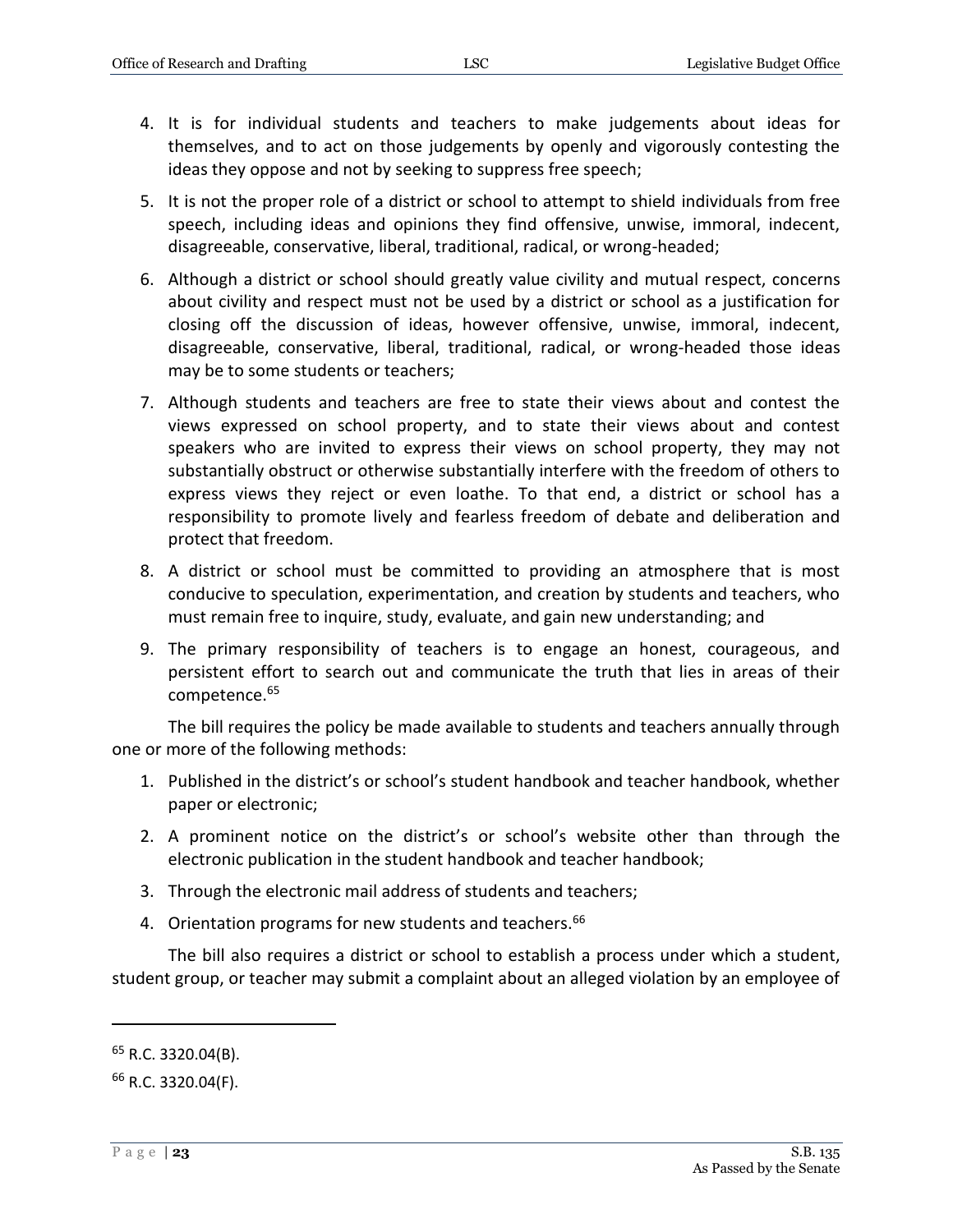the district's or school's policy, including any penalty imposed on a student's grade for an assignment or coursework that is unrelated to ordinary academic standards of substance and relevance, and is instead based on the contents of the student's free speech. That process must comply with standards adopted by the Department of Education and, under the process, the district or school must investigate the alleged violation and conduct a fair and impartial hearing about it. If the hearing determines the policy was violated, the district or school must determine a resolution to address the violation and prevent any further violation of the policy.<sup>67</sup>

Each district or school must annually report to the Department, in a form and manner prescribed by the Department, the total number of complaints submitted under the process and, for each submitted complaint, a description of:

- 1. The district's or school's investigation regarding the complaint;
- 2. The outcome of the hearing conducted by the district or school regarding the complaint; and
- 3. If the hearing determines the complaint included a violation of the district's or school's policy, the resolution determined by the district or school to address the violation.<sup>68</sup>

The bill specifies that the free speech policies must not be construed as prohibiting a district or school from imposing measures that do not violate the U.S. Constitution or the Ohio Constitution, such as:

- 1. Constitutional time, place, and manner restrictions;
- 2. Reasonable viewpoint-neutral restrictions in nonpublic forums;
- 3. Restrictions on the use of the institution's property to protect the free speech rights of students and teachers and preserve the use of property for the advancement of the institution's mission;
- 4. Prohibitions or limitations on speech, expression, or assemblies that are not protected under the U.S. or Ohio constitutions;
- 5. Content restrictions on speech that are reasonably related to legitimate pedagogical purpose, such as classroom rules enacted by teachers.<sup>69</sup>

Finally, the bill states that it must not be construed to grant students the right to disrupt previously scheduled or reserved activities occurring in a traditional public forum.<sup>70</sup>

 $\overline{a}$ 

 $^{69}$  R.C. 3320.04(E).

 $67$  R.C. 3320.04(C).

<sup>68</sup> R.C. 3320.04(D).

<sup>70</sup> R.C. 3320.04(G).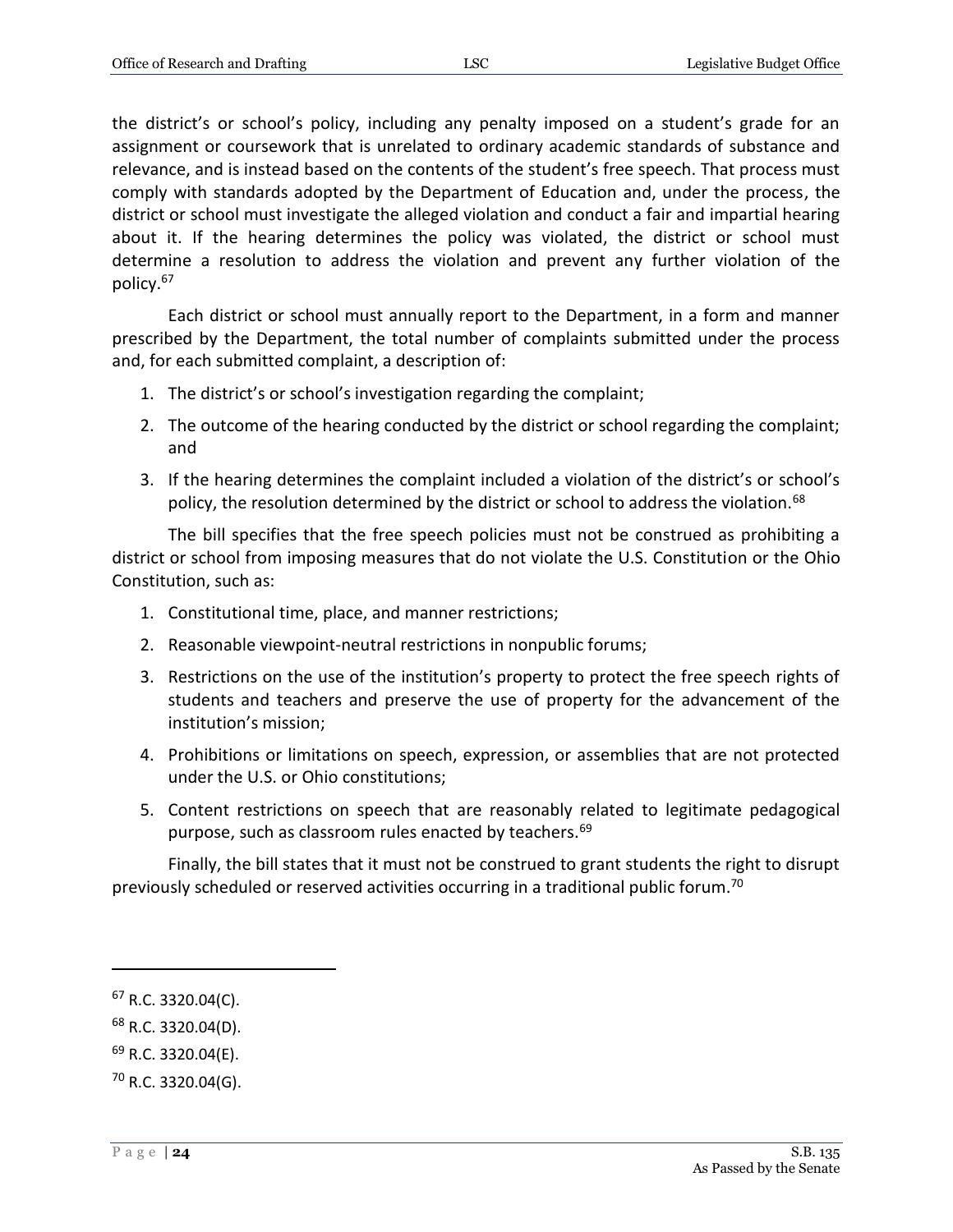### <span id="page-24-0"></span>**Apprenticeship subprogram of CCP**

The bill creates a subprogram of the College Credit Plus (CCP) program, under which, beginning with the 2022-2023 school year, eligible students may participate in apprenticeship programs that are certified or registered by the United States Department of Labor and not offered by the student's high school. To be eligible for the subprogram, a student must be (1) at least 16 years old, (2) an Ohio resident, and (3) enrolled in a public high school or a chartered nonpublic high school.<sup>71</sup>

### **Proposal and rule adoption**

<span id="page-24-1"></span>The bill requires the Chancellor of Higher Education and the Superintendent of Public Instruction, by December 31, 2021, and in consultation with the Director of Development Services and the Administrator of Workers' Compensation, to develop a proposal to implement the subprogram. The proposal must include recommendations on which requirements of the CCP program should apply to the subprogram. The proposal must then be submitted to the State Board of Education for consideration. Not later than June 30, 2022, upon consideration of that proposal, the State Board must adopt rules to implement the subprogram.

The rules must include at least the following:

- 1. Requirements that a student must fulfill in order to participate in the subprogram, including a minimum GPA of 2.5 out of a 4.0, or its equivalent;
- 2. A process by which a student may secure an apprenticeship;
- 3. An approval process for apprenticeships, including a method for evaluating the educational benefits of each apprenticeship;
- 4. The maximum number of hours per week a student may work as an apprentice;
- 5. A method for determining actual costs to a business for participation in the subprogram, including workers' compensation, insurance costs, and training costs;
- 6. A funding formula for students enrolled in a public high school, including a maximum amount, to pay businesses for costs associated with the subprogram;
- 7. A funding formula for students enrolled in a chartered nonpublic high school, including a maximum amount, to pay businesses for costs associated with the subprogram;
- 8. The method for making payments to participating businesses; and
- 9. A method by which credits for a certificate earned in an apprenticeship under the subprogram may transfer for college credit. However, each college must determine whether or not to accept work credits under the subprogram.<sup>72</sup>

 $71$  R.C. 3365.16(A) and (B).

 $72$  R.C. 3365.16(C).